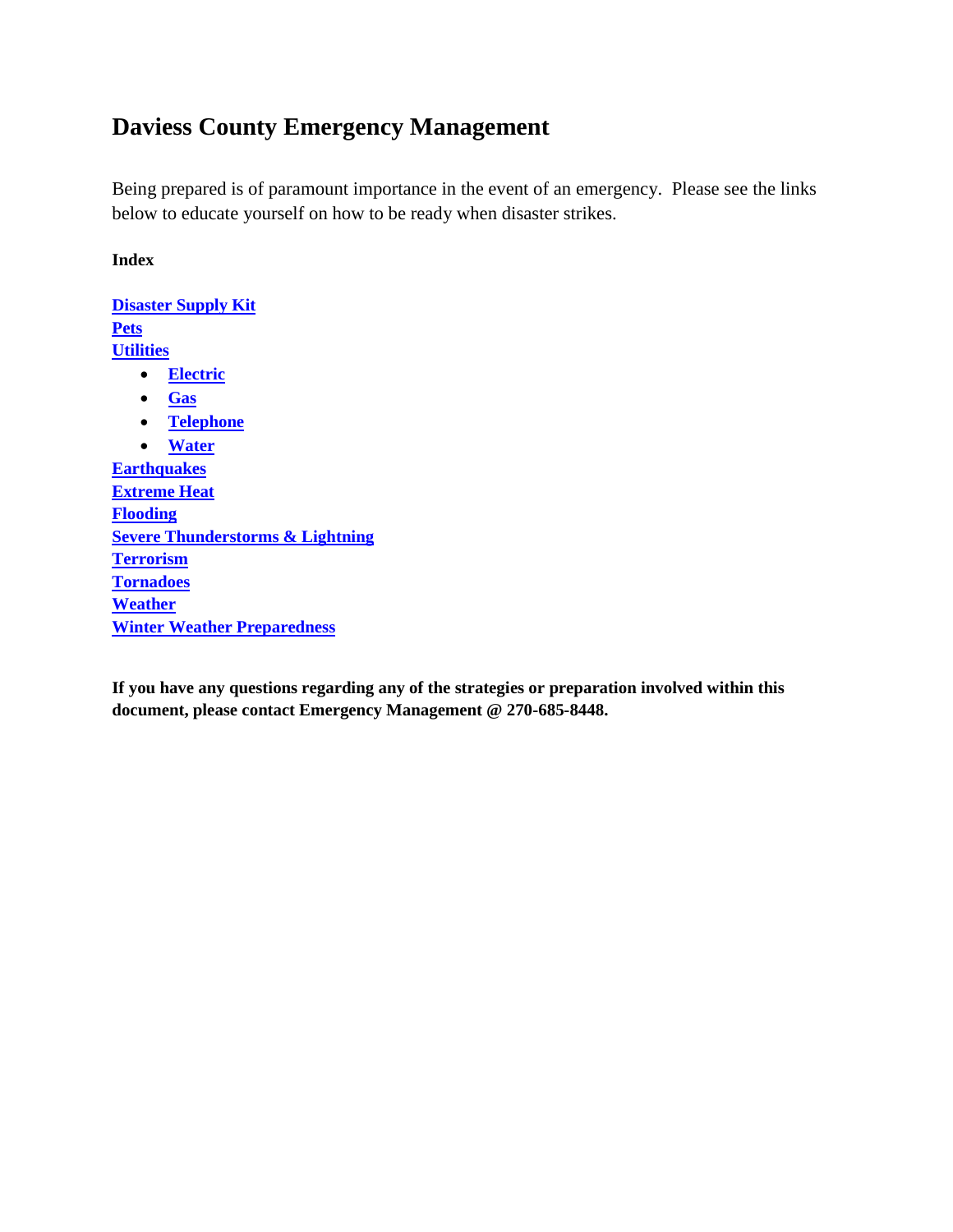## <span id="page-1-0"></span>**Preparedness - Disaster Supply Kit**

**Water** - at least 1 gallon daily per person for 3 to 7 days

**Food** - at least enough for 3 to 7 days

- non-perishable packaged or canned food / juices
- foods for infants or the elderly
- snack foods
- non-electric can opener
- $\bullet$  cooking tools / fuel
- paper plates / plastic utensils

#### **Blankets / Pillows, etc.**

**Clothing** - seasonal / rain gear/ sturdy shoes

#### **First Aid Kit / Medicines / Prescription Drugs**

**Special Items** - for babies and the elderly

**Toiletries** - hygiene items

**Moisture wipes**

#### **Flashlight / Batteries**

**Radio –** Battery operated am/fm and NOAA weather radio

**Cash** - Banks and ATMs may not be open or available for extended periods.

**Keys**

#### **Toys, Books and Games**

#### **Important documents** - in a waterproof container

- Insurance, medical records, bank account numbers, Social Security card, etc.
- document all valuables with videotape if possible

**Tools** - keep a set with you during the storm

#### **Vehicle fuel tanks filled**

**Pet care items**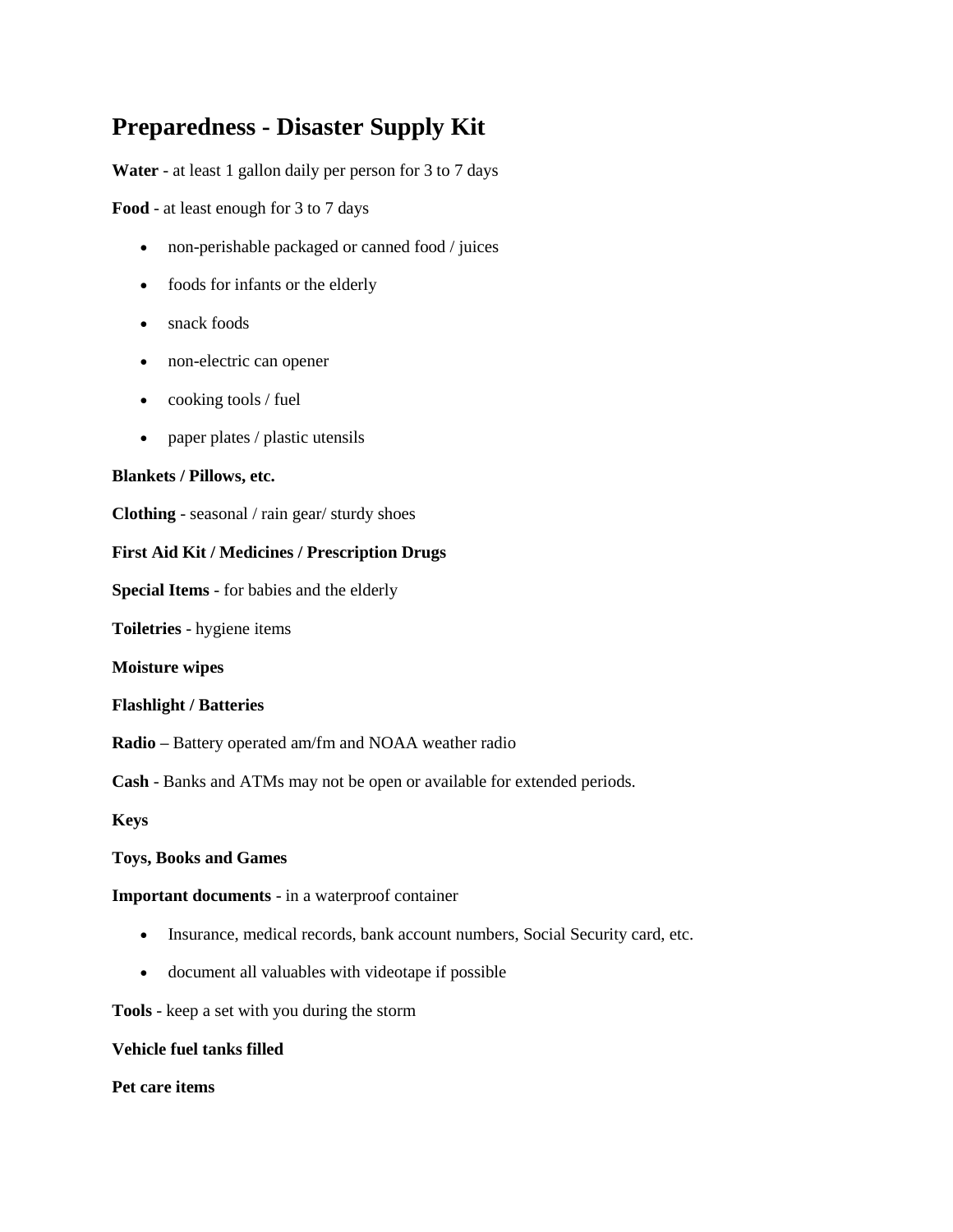- proper identification / immunization records
- ample supply of food and water
- a carrier or cage
- medications
- muzzle and leash

### **Local maps**

**Cell phone with chargers, inverter or solar charger**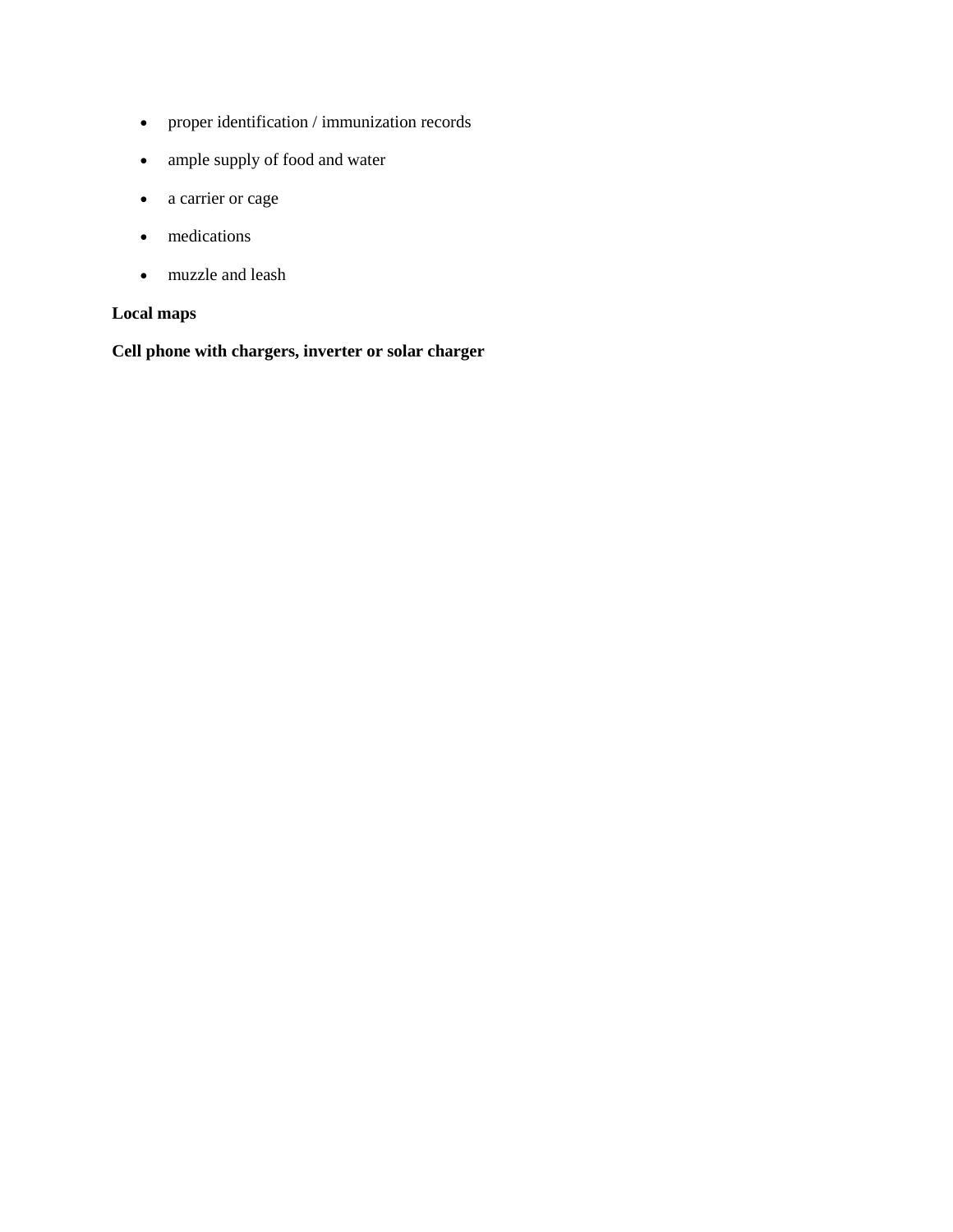## <span id="page-3-0"></span>**Preparedness - Pets**

Pets are often full-fledged family members, so any family emergency plan must include them to be truly complete.

The single most important thing you can do to protect your pets if you must evacuate is to take them with you. Even if you think you may be gone for only a few hours, take your animals. Once you leave your home, you have no way of knowing how long you'll be kept out of the area, and you may not be able to go back for your pets. Transport your pets in carriers or on leashes during an emergency to help them feel more secure.

Your pets should wear up-to-date identification at all times. It is a good idea to include on the tag the phone number of a friend or relative outside your immediate area.

Things you might want to add to your disaster supply kit and bring with you if you must evacuate:

- A recent photo of your pets in case they get lost
- Sturdy leashes and/or carriers
- Pet food, water, and bowls
- Cat litter and box
- Pet toys
- Contact information for veterinarian
- Medical information and records
- Any necessary medication
- Plastic bags for clean-up

#### **Find a Safe Place Ahead of Time**

Evacuation shelters do not accept pets except for service animals, you must plan ahead to ensure that your family and pets have a safe place to stay. Don't wait until disaster strikes to do your research.

- Contact hotels and motels outside your immediate area to check policies on accepting pets.
- Check with friends or relatives outside your immediate area. Ask if they would be able to shelter you and your animals or just your animals. Make a list of boarding facilities and veterinary offices that might be able to shelter animals in emergencies; include 24-hour telephone numbers.
- The Daviess County Animal Shelter does not provide shelter for pets in an emergency.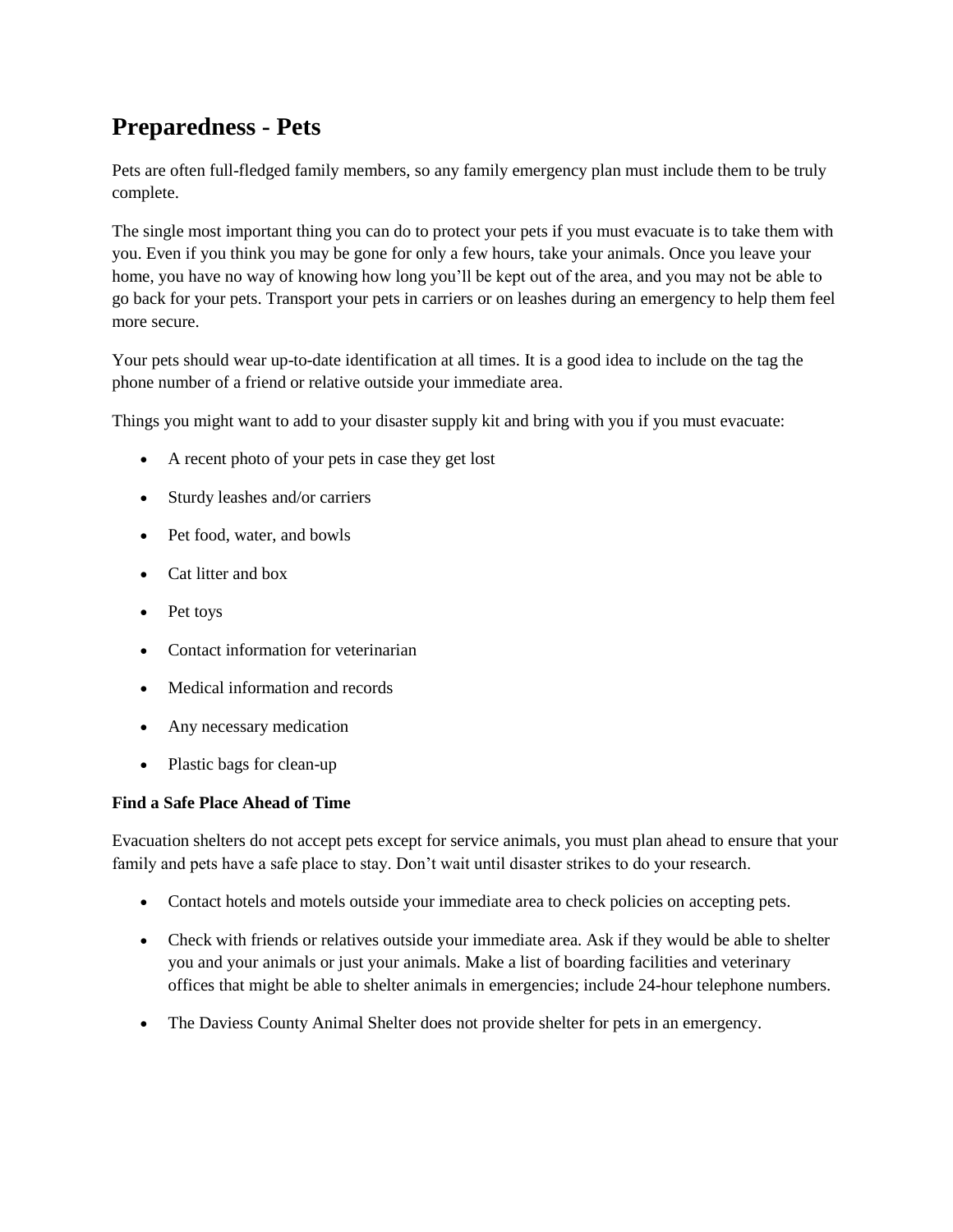#### **When You Return Home**

Whether you have taken shelter at home or evacuated, your home may be a very different place after a disaster. Don't allow your pets to roam loose. Familiar landmarks and smells might be gone, and your pet will probably be disoriented. Pets can easily get lost in such situations.

Be patient with your pets after a disaster. Try to get them back into their normal routines as soon as possible, and be ready for behavioral problems that may result from the stress of the situation. If behavioral problems persist, or if your pet seems to be having any health problems, talk to your veterinarian.

For Additional information:

- [FEMA](http://www.ready.gov/caring-animals)
- [Preparedness for your pets –](http://www.redcross.org/prepare/location/home-family/pets) American Red Cross
- Animals in Disaster [Center for Public Safety and Justice](http://ricp.uis.edu/animals_in_disasters.aspx)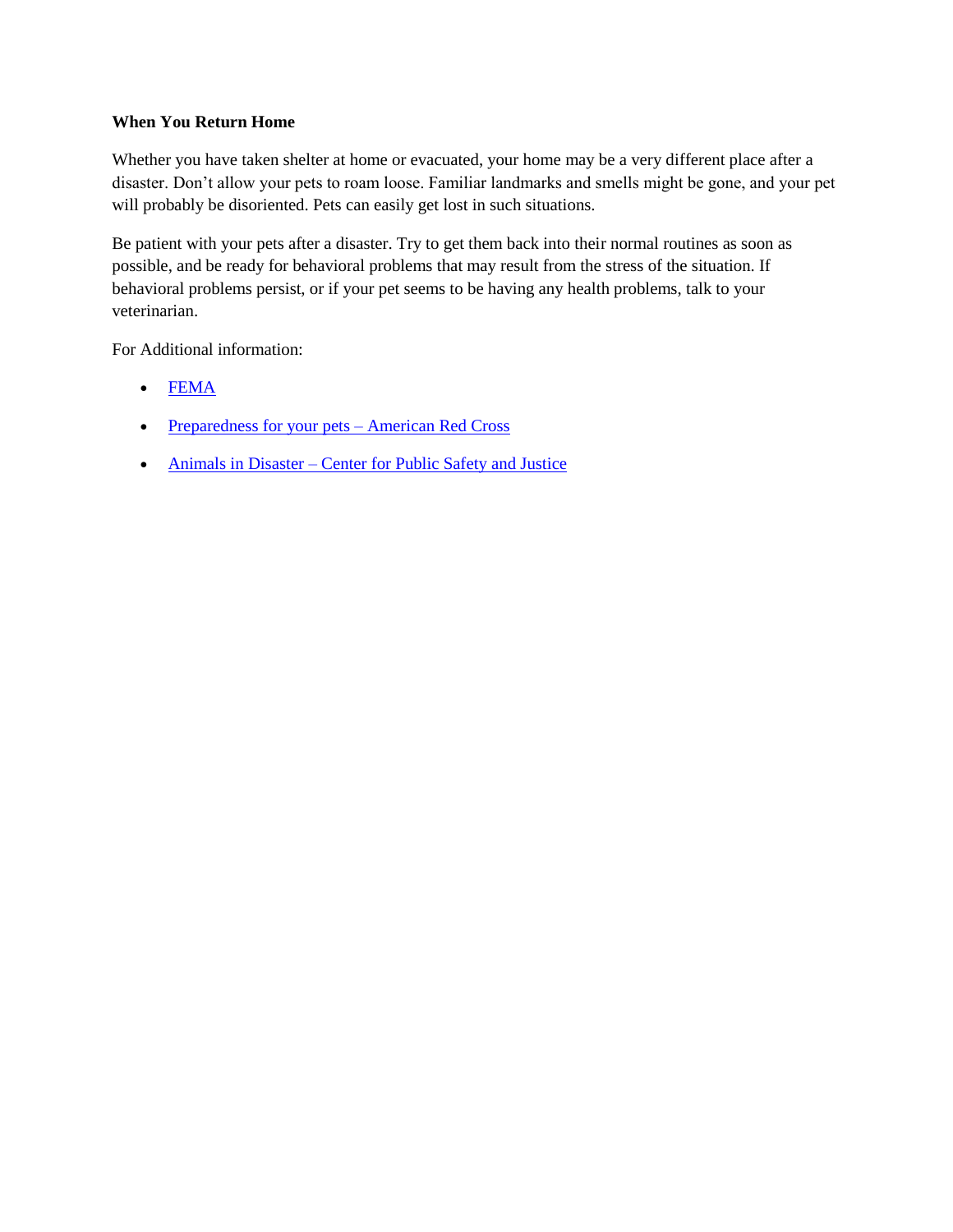## <span id="page-5-0"></span>**Preparedness - Utilities**

Knowing where your utility mains are located and how to operate them is important during any emergency. Make sure every member of your household is familiar with the location of your main water, electric, and gas switches and valves and knows how to operate them.

Links:

- Facts [about Generators –](http://www.kenergycorp.com/newsInformation/energyInformation/factsAboutGenerators.aspx) Kenergy
- Kentucky 811 [Call 811 Before You Dig](http://kentucky811.org/)

## <span id="page-5-1"></span>**Preparedness - Electric**

Electricity is so much a part of our daily lives it is easy to forget it can be dangerous — even deadly. Similar to lightning, electricity always seeks a path to the ground. If any part of your body comes in contact with an energized object, like a power line or faulty cord, you become part of that path.

Make sure you shut off the electricity if:

- you smell burning material during a power outage,
- the area around electrical switches or plugs turns black or is hot,
- any electrical devices or large appliances are burning, or
- you smell burning insulation, which has a very distinct odor.

#### **Follow these safety rules tips about the dangers of carelessness around electricity:**

- Consider all power lines dangerous.
- If power lines are underground, call the 811 before digging. They will locate and mark the lines.
- Report any downed power lines to 911. Never touch, kick, pull or attempt to move a fallen or dangling power line.
- Never touch a person or object that is in contact with a power line.
- If a line falls on your vehicle, stay inside it. If you must get out, jump clear of the fallen line; do not touch any part of your car and the ground at the same time.
- When working outside, stay clear of overhead power lines or exposed wires.
- If your basement floods, don't enter unless you're sure the water isn't in contact with a source of electricity, such as an appliance, electrical outlet, or extension cord. If you're not sure, call a qualified electrician to disconnect the power before entering.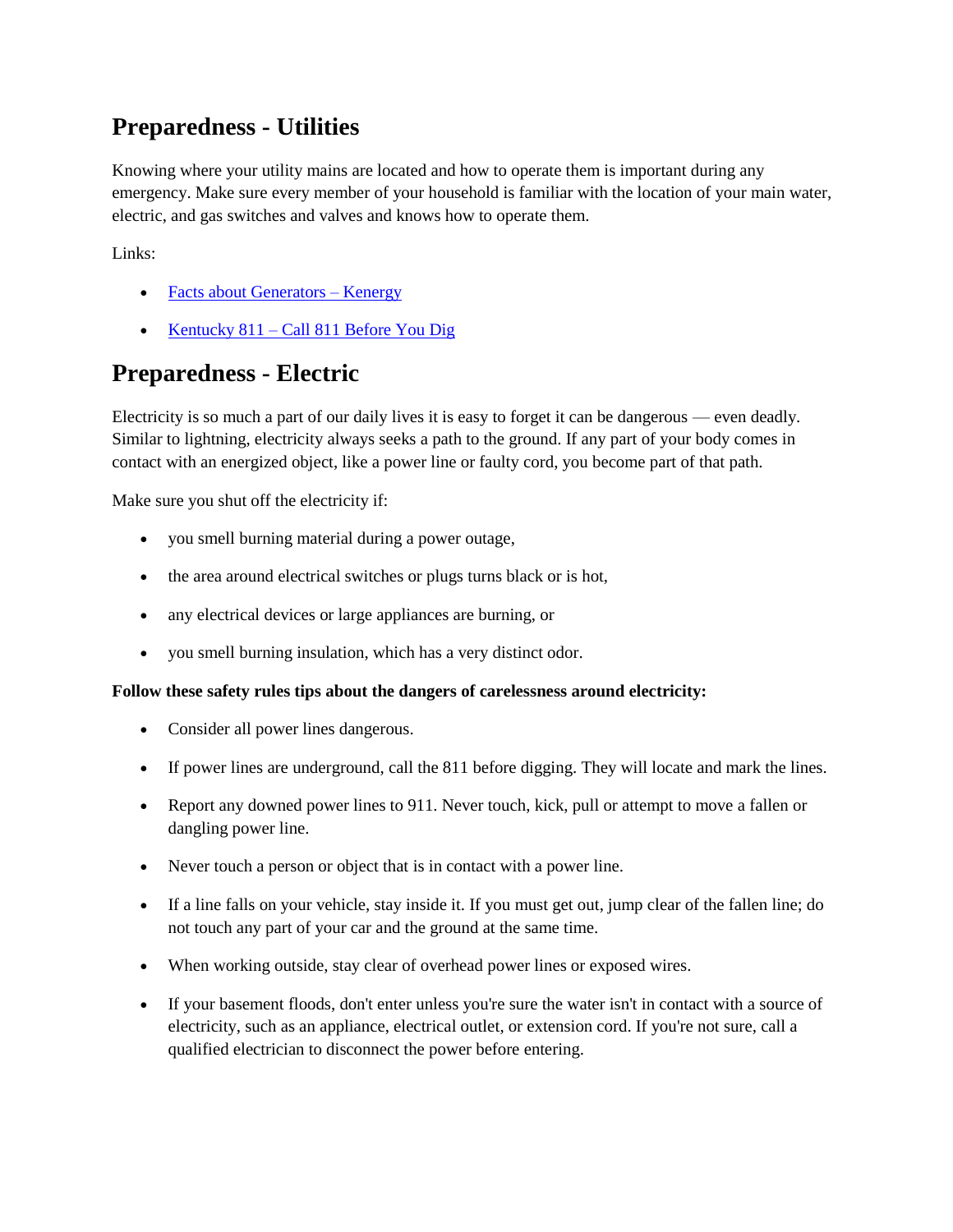- If an electrical appliance catches fire, NEVER use water to try to put it out -- it can conduct the electricity back to you. Unplug it, or turn off the fuse or circuit to the outlet. It's a good idea to keep a fire extinguisher handy for situations like this.
- Never stand ladders near power lines. When you work on or near ladders, keep all tools, the ladder, and anything you carry well away from power lines. Contact with a power line can cause serious burns or electrocution. Remember to work a safe distance from all power lines. Keep equipment at least 10 feet from power lines and 25 feet from transmission tower lines.
- Don't climb or trim trees near power lines. Hire a qualified contractor to trim trees near power lines. If you have any questions about removing limbs or trees near power lines, call your utility company. OMU – 270-926-3200 or Kenergy – 270-926-4141.
- Keep children from climbing trees near power lines.
- Check all extension and appliance cords frequently to be sure they are not worn or frayed.
- Never run electrical cords through a doorway or under carpet. Do not drape cords over heaters, pipes or metal objects.
- Be sure tools and appliances are properly grounded. A three-prong plug used in a two-wire receptacle must have an adapter.
- To prevent overheating, use extension cords large enough to carry the amount of current needed to operate the appliance.
- If you have small children, childproof your home by installing plastic protective caps over electrical outlets.
- Protect your computer and other sensitive electronic equipment from fluctuations in voltage by installing protection devices. These range from low-cost voltage regulators to uninterruptible power supply (UPS) devices.
- Fly kites in an open field away from power lines. Do not use wire or wet string on the kite and never attempt to remove a kite or any object that is resting on a power line.
- Never pull a plug from an electrical outlet by the cord. Grasp the plug itself and pull it straight out.
- Water conducts electricity. Be careful when using electrical appliances near water.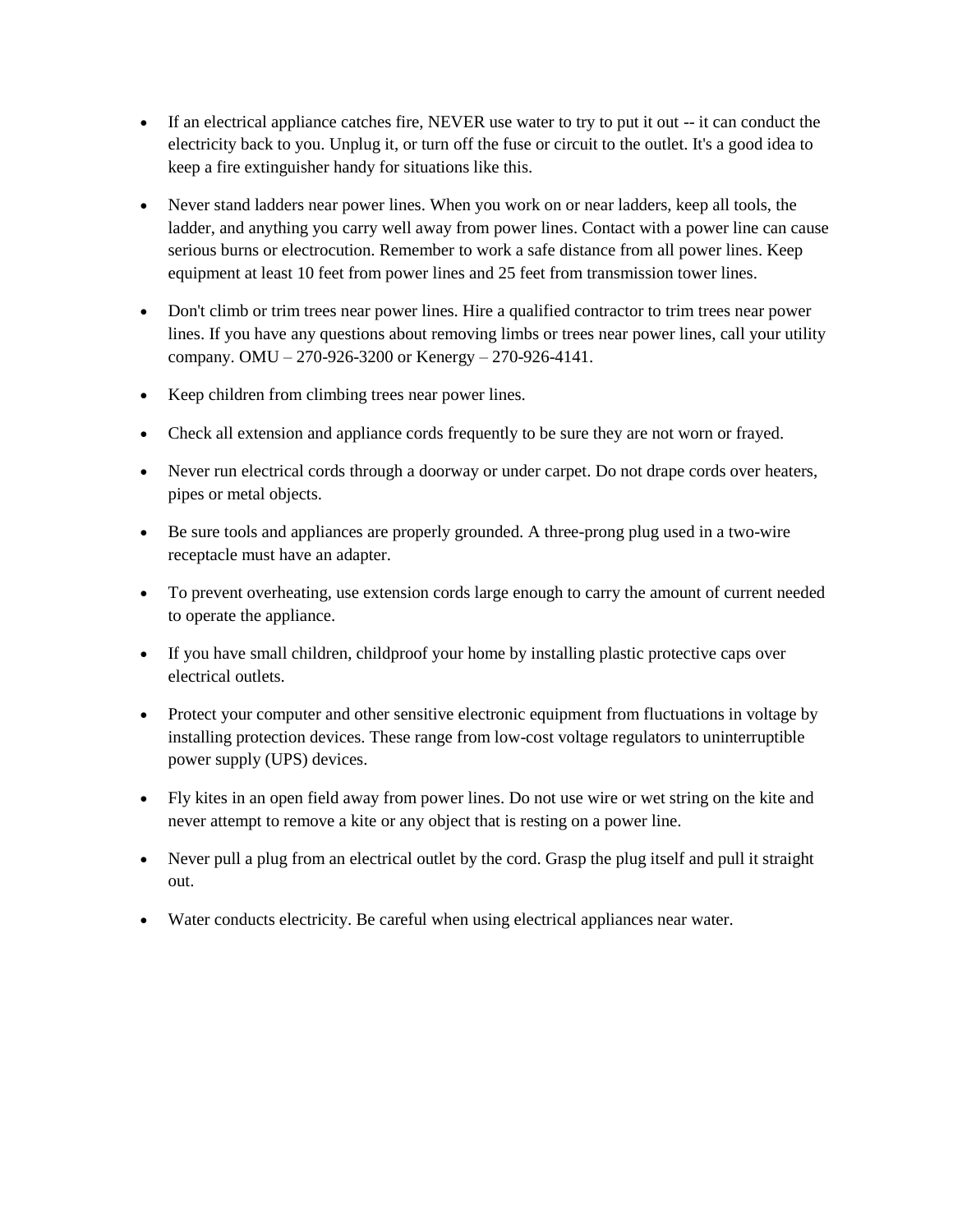# <span id="page-7-0"></span>**Preparedness - Gas**

Be aware that a gas leak can occur if your home or business suffers structural damage during a disaster. Generally, natural gas accidentally released in the open will vent harmlessly into the air. However, when a gas and air mixture within the flammability range collects in a confined space, it can ignite accidentally.

Natural gas in its raw state has no smell or color. That's why Atmos Energy adds a "rotten egg" odor to make you aware if gas is leaking. If You Smell Gas, leave the area immediately and call 1-866-322-8667 or 911.

You can detect the presence of natural gas a number of ways:

- SMELL: A distinctive "rotten egg" odor added to make natural gas detectable
- LISTEN: An unusual hissing sound near gas appliances or a blowing sound near gas lines
- LOOK: Blowing dirt, bubbling creeks or ponds, dry spots in moist areas or dead plants surrounded by green live plants near gas lines

If you suspect a natural gas leak in your home or outside, follow these safety steps:

- LEAVE the area IMMEDIATELY and tell others to leave too.
- $\bullet$  CALL 9-1-1.
- DO NOT turn any lights on or off, smoke or use a cell phone, or operate any vehicle or equipment that could cause sparks.
- DO NOT attempt to turn natural gas valves on or off.
- The gas company will send a trained service technician who will investigate any emergency leak call.

#### **For Additional Information**

- [Atmos Energy](http://atmosenergy.com/home/safety/index.html)
- Exercicle Vou Dig Kentucky  $811 -$ Call  $811$  Before You Dig

### <span id="page-7-1"></span>**Preparedness - Telephone**

Storms can strike at any time. Be prepared.

- Keep your wireless phone batteries charged at all times and away from water. Keep a car charger with you.
- Have a family communications plan in place. Designate someone out of the area as a central contact, and make certain that all family members know whom to contact if they become separated.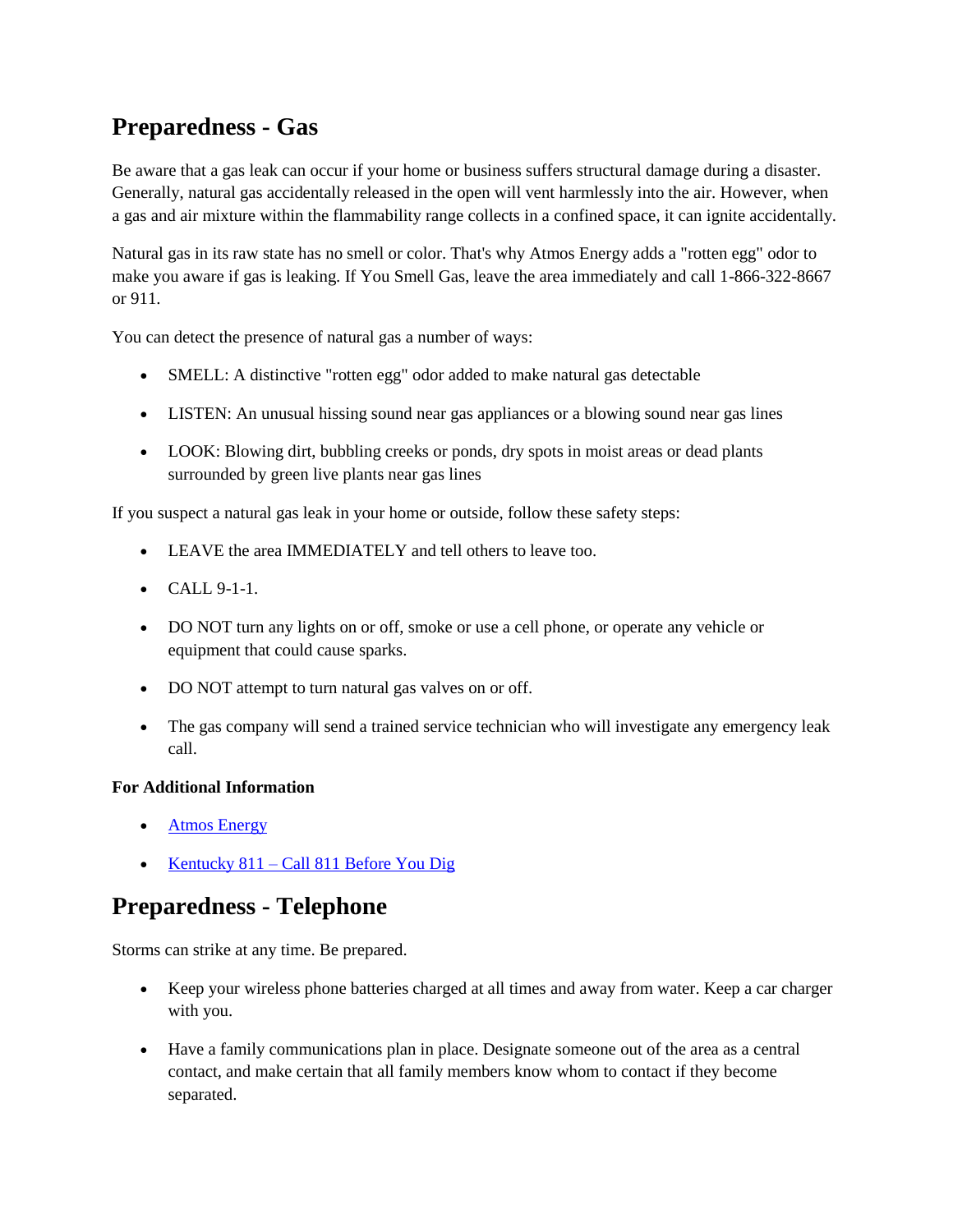- Program all of your emergency contact numbers and e-mail addresses into your mobile phone. Numbers should include the police department, fire station hospital, evacuation center, as well as your family members.
- Forward your home number to your wireless number in the event of evacuating your home. Because call forwarding is based out of the telephone central office, you will get incoming calls from your landline phone even if your local telephone service is disrupted at your home.
- Camera phones provide assistance. If you have a camera phone, take, store and send photos even video clips — of damaged property to your insurance company from your device.
- Try text messaging. During an emergency situation, text messages may go through more quickly than voice calls because they require fewer network resources.
- Set up all social media and email accounts for you, your family and friends on all wireless phones, tablets and other devices as a method of communication and means to alert contacts of your status and location.
- Keep non-emergency calls to a minimum, and limit your calls to the most important ones. If there is severe weather, chances are many people will be attempting to place calls to loved ones, friends and business associates.

### **Calling 911**

911 is the universal number that can be called to quickly request police, fire, medical, rescue, and other emergency services.

If a VoIP 911 call is made, the address that has been entered by the customer will be the address that is transmitted to the 911 Center. If the customer of a VoIP phone takes his/her phone to another location, the customer must update the new address before using the service. If a 911 call is made from the new location but the customer failed to update the address, 911 will receive the old location information, which could result in emergency services responding to the wrong location.

Remember to utilize 911 for emergencies only. Non-emergency calls should be directed to the administrative number of the police, fire, or emergency medical services.

#### **For Additional information**

- [AT&T Emergency Assistance](http://www.att.com/gen/general?pid=12218&RIAConsoleLogLevel=4000&address_id=undefined)
- [Verizon Emergency Preparedness](http://www.verizonwireless.com/aboutus/commitment/emergency_preparedness.html)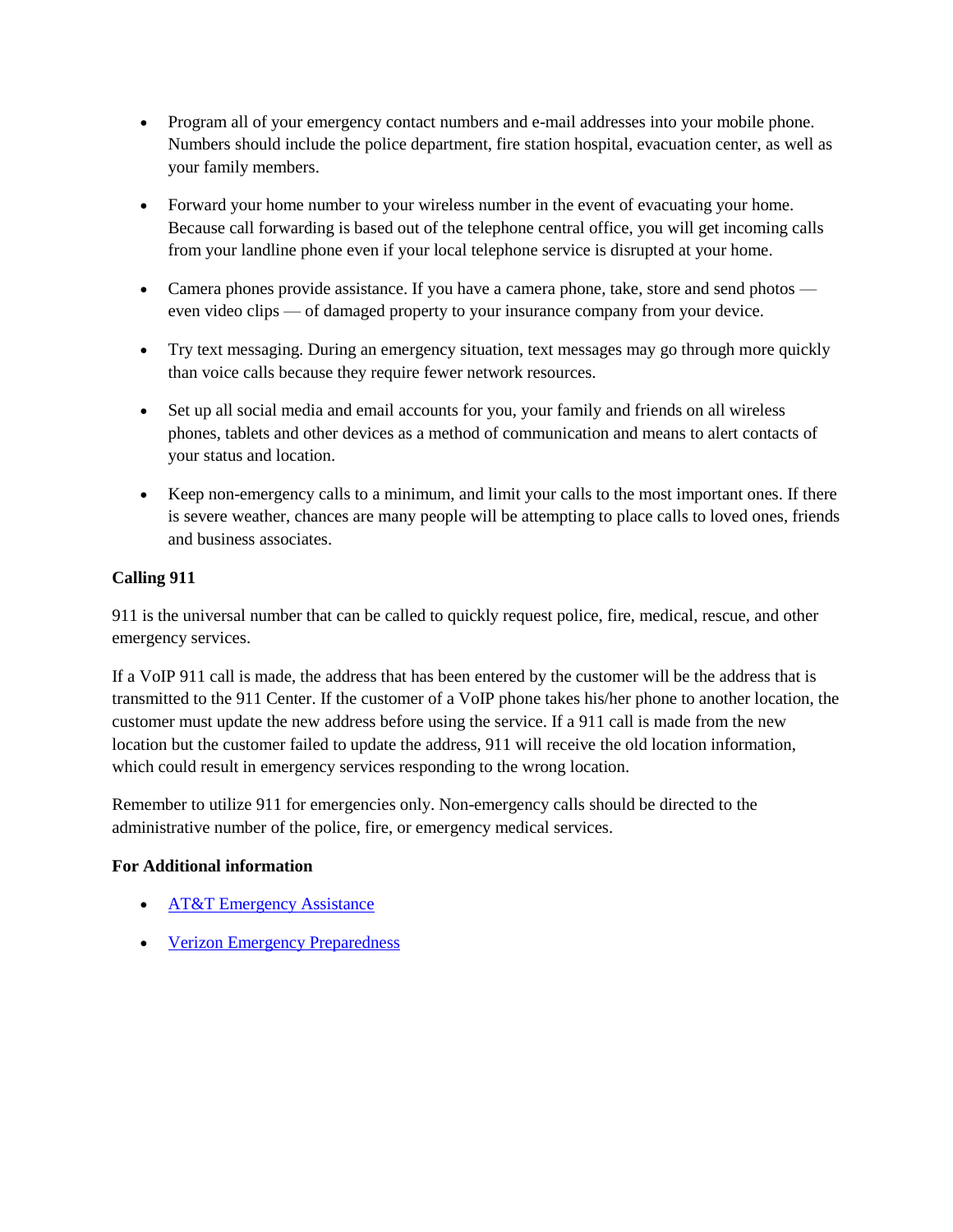## <span id="page-9-0"></span>**Preparedness - Water**

Owensboro Municipal Utilities (OMU) processes water from underground aquifers at two local water treatment plants. OMU also provides wholesale water to three local districts which serve the remaining portions of Daviess County.

#### **Storing Drinking Water**

During an emergency, the water supply may be compromised or become contaminated. It is important to make sure you have enough water for everyone in your household for at least three days. In the event of an emergency you may need to be self-reliant for days without utilities and electricity, water service, access to a supermarket or local services, or perhaps even without response from police, fire, or EMS. Most of us can survive without electricity; however, we must have safe drinking water to live.

Guidelines for safe water storage:

- Purchase proper drinking water storage containers from a sporting goods store. **Do not use old milk jugs or soft drink containers. They are nearly impossible to disinfect.**
- Thoroughly sterilize proper containers by soaking them in a solution of 1-part liquid chlorine bleach to 3-parts tap water for several minutes.
- Rinse containers with scalding water.
- Fill containers completely with cold tap water. Leave no air.
- Seal the container.
- Clearly label, date and store in a cool, dark area.

When properly stored, water will remain safe to drink for about two months. Water stored for longer than two months should be boiled or disinfected before use.

#### **Winter Pipe Maintenance**

When the temperature takes a nose dive, water in your pipes can freeze, causing them to burst. Water floods your home and ruins your furnishings, and you have to pay to have it all repaired and replaced. It's costly and inconvenient. But it doesn't have to happen if you follow these simple precautions.

#### **Wrap Up for Winter**

Wrap exposed pipes with insulating material. Pipes under kitchen sinks, in crawl spaces, near windows or in unheated basements are areas susceptible to freezing.

#### **Find Your Shut-off Valve**

Locate your inside water shut-off valve. The shut-off valve controls all of the water into your home. If a pipe bursts, knowing the location of your shut-off valve and how to turn it off, can save valuable time and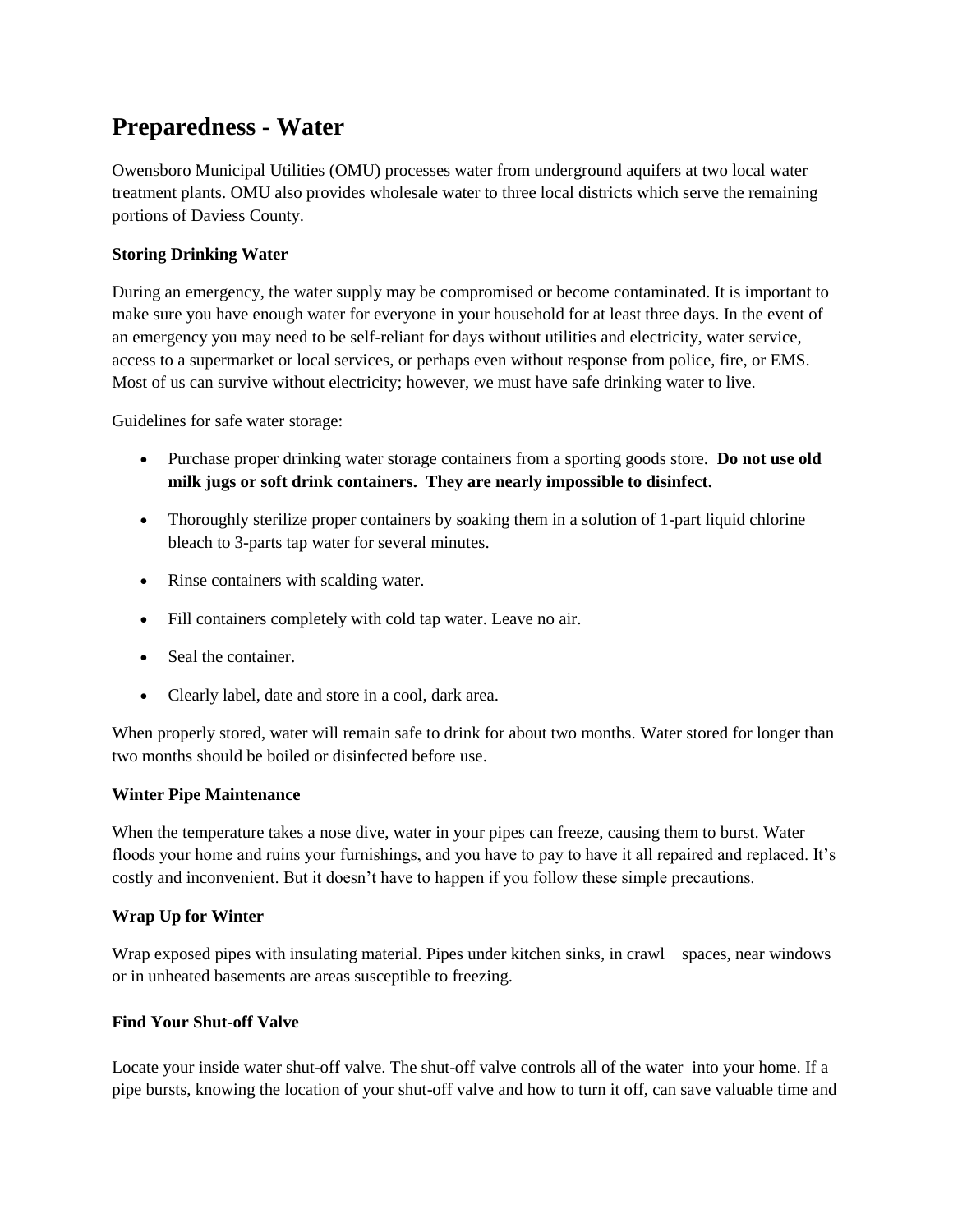prevent water damage. The shut-off valve may be located in the basement, under the kitchen sink, in a utility closet, near the hot water heater, or even under the house in a crawl space. If you cannot locate or do not have a shut-off valve, call your plumber.

#### **Make Sure You Have it Covered**

If your house has a crawl space, cover the outside vents to prevent winter winds from entering and freezing pipes. Keep the garage door closed if you have a slab foundation. Some water pipes are located under concrete floors in the garage.

#### **Problems with Frozen Pipes in the Past?**

Keep the water running, especially if you've had problems with frozen pipes in the past. Try running a small steady stream of water from a cold water faucet in extremely cold weather. The cost of the water is small compared to dealing with the cost and inconvenience of frozen or burst pipes. Make sure you run the water from a faucet children don't use, because they may inadvertently shut off the faucet after using it.

#### **For Additional Information**

- [Kentucky Division of Water](http://water.ky.gov/Pages/default.aspx)
- [US EPA](http://www2.epa.gov/learn-issues/learn-about-water)
- [Kentucky Drought Mitigation and Response Plan](http://water.ky.gov/wa/Documents/State%20Plan_Final.pdf)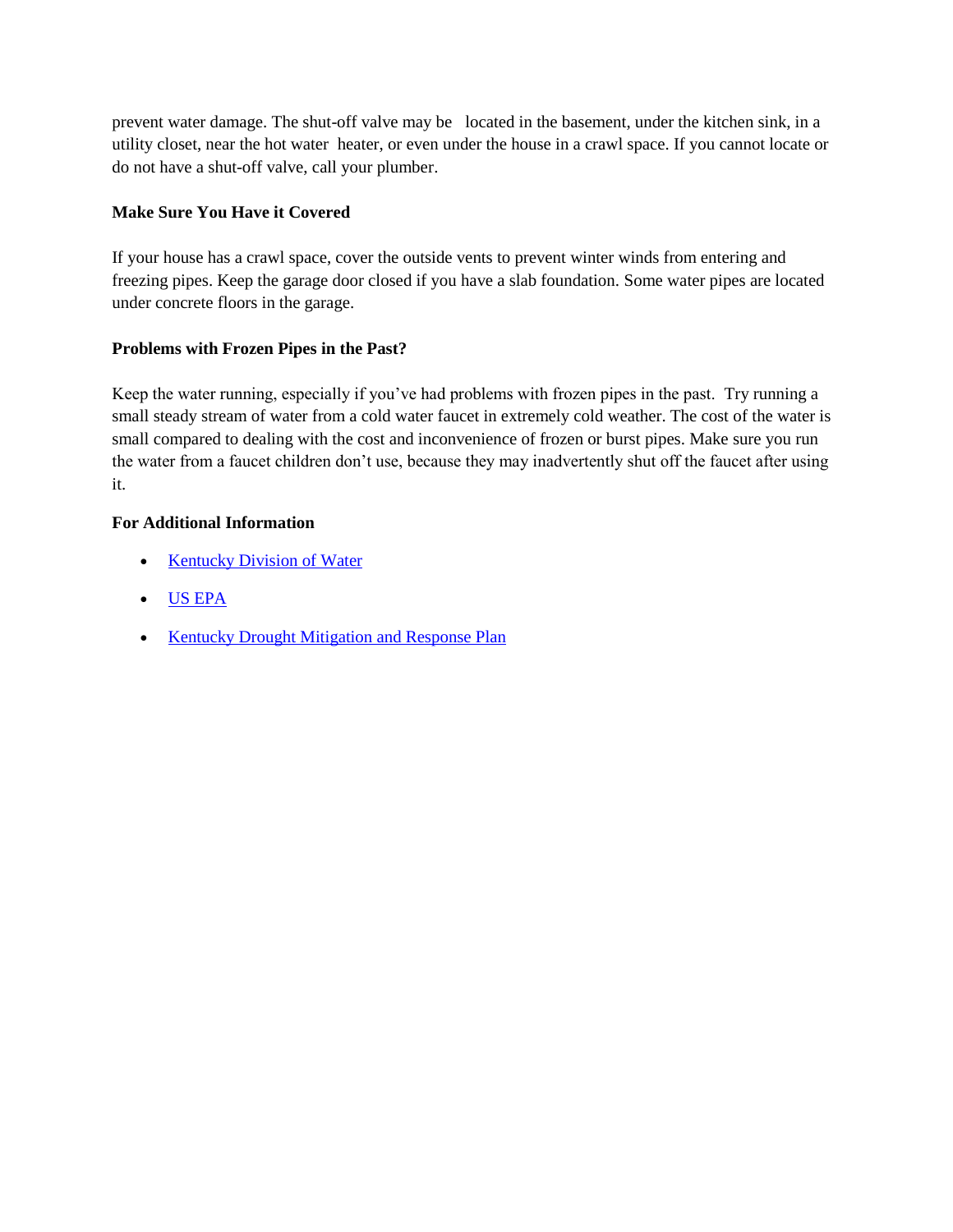### <span id="page-11-0"></span>**Earthquake Preparedness**

Daviess County is at risk from two major seismic zones, the Wabash Valley Seismic Zone and the New Madrid Seismic Zone. The Wabash Valley Zone is located between southeastern Illinois and southwestern Indiana. The New Madrid Seismic Zone is located in the Central Mississippi Valley and includes portions of the states of Alabama, Arkansas, Illinois, Indiana, Kentucky, Missouri, Mississippi, and Tennessee. During any 50-year time span, there is a 25% to 40% chance of a magnitude 6.0 or greater earthquake in this seismic zone. Since 1974, the year network monitoring of seismic activity began, more than 3000 earthquakes have been recorded in the NMSZ. Fortunately, none of these earthquakes exceeded a magnitude of 5.0, and most occurred without our noticing. The largest earthquake in recent years occurred on the Wabash Valley Seismic Zone. This earthquake registered a magnitude of 5.4 and occurred in Mt. Carmel, Illinois on April 18th, 2008.

The most powerful earthquakes ever to occur in the continental United States took place in the New Madrid Seismic Zone during the winter of 1811-1812? At that time, the area of the seismic zone was scarcely populated. Experts estimate that a similar series of earthquakes today would devastate the region, with projected damages of \$60 to \$80 billion.

Here are some tips on preparing and the proper actions to take before, during and after and earthquake has occurred.

#### **Before an Earthquake**

- **Prepare an Emergency Supply Kit:** Store food, water and emergency supplies for at least five days. Be sure to include a flashlight, extra batteries, portable radio, tools, blankets, sturdy shoes and sanitary items.
- **Check your home for potential hazards.** Know where and how to shut off electricity, gas and water at main switches and valves. Is your water heater securely fastened to wall studs with straps or plumbers tape? Make sure all appliances are connected to their fuel source with flexible lines.
- **Check your chimney and roof for loose tiles and bricks.** Replace or repair.
- **Secure tall/heavy furniture, such as china cabinets and bookcases, to wall studs.** Secure hanging objects by closing the opening in the hook. Anchor pictures and mirrors to wall studs. Attach a wooden or metal guardrail on open shelves to keep items from slipping or falling off. Velcro fastenings may be used to secure items to their displays or work surfaces. Velcro may also be used to fasten small appliances to their surfaces. Consider removing heavy-framed pictures and mirrors from above beds, couches and chairs. Determine whether the full swing of your hanging plants and lamps will strike a window, and if they will, consider moving them.
- **Identify poisons, toxic chemicals or solvents in breakable containers which are located in high or dangerous locations**. Move these containers to a well-ventilated storage area. Do not store certain chemicals such as ammonia and chlorine together. These chemicals, when mixed, create deadly hazards. Check labels on containers for other hazardous combinations.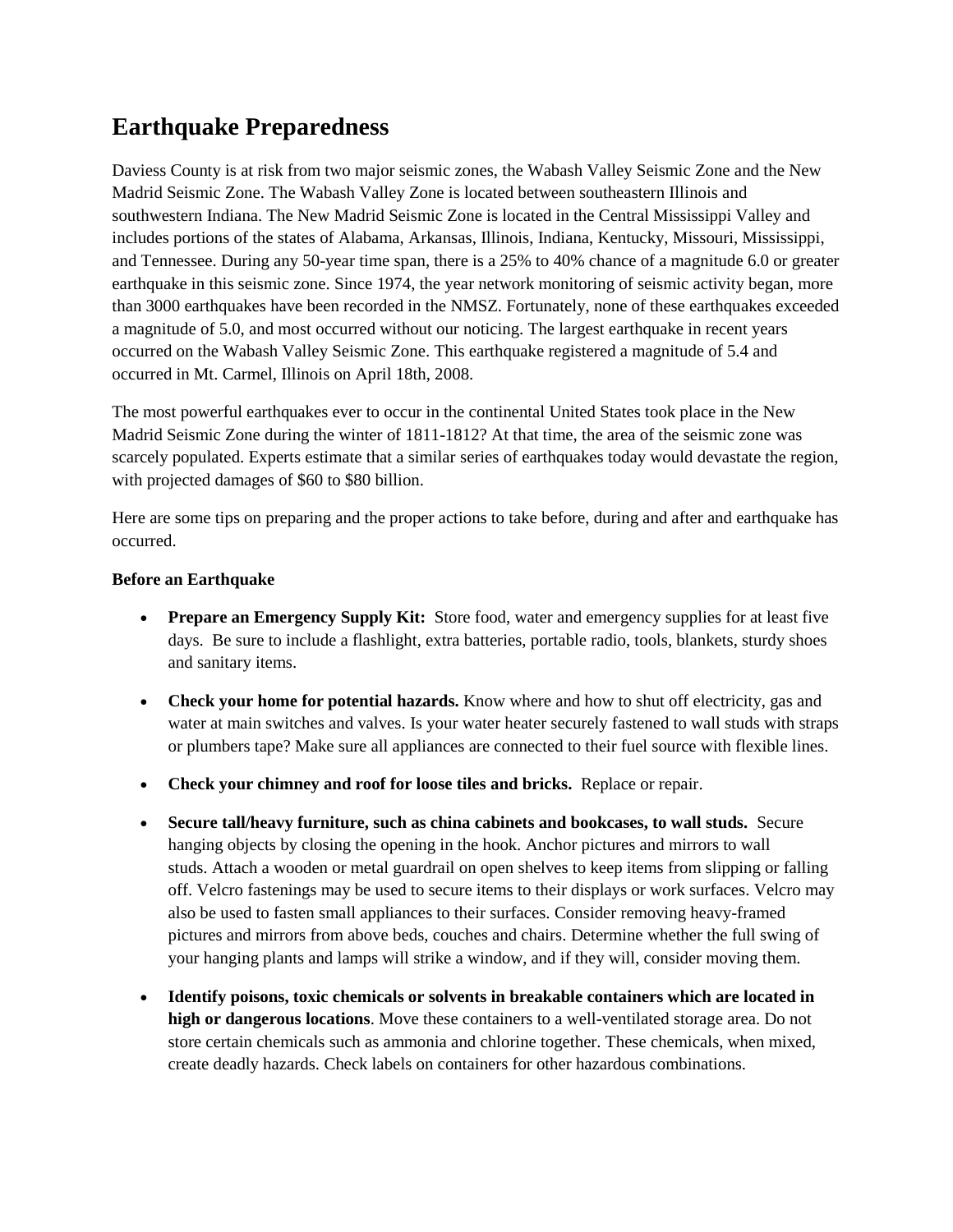**Establish an Out of State Phone Contact.** Disasters, such as earthquakes, have a good chance of occurring when your family is not together. Children may be at school, you at work or caught in commuter traffic. Take a few minutes with your family and develop a reunion plan. Choose a relative who lives at least 100 miles away, or better yet, in another state. Make sure every family member carries this number with them!

This plan will help you and your family to get back together, or if that is not possible, to let each other know where you are and that you are all right.

#### **During an Earthquake**

- When on a **SIDEWALK NEAR BUILDINGS, DUCK** into a doorway to protect yourself from falling bricks, glass, plaster and other debris.
- When **DRIVING,** pull over to the side of the road and stop. Avoid overpasses and power lines. Stay inside your vehicle until the shaking stops.
- Take **COVER** under a sturdy desk, table or other furniture. If that is not possible, seek cover against an interior wall and protect your head and neck with your arms. Avoid danger spots near windows, hanging objects, mirrors or tall furniture.
- When in a **HIGH-RISE BUILDING**, move against an interior wall if you are not near a desk or table. Protect your head and neck with your arms. Do not use the elevators.
- When **OUTDOORS**, move to a clear area away from trees, signs, buildings, or downed electrical wires and poles.
- When in a **CROWDED STORE OR OTHER PUBLIC PLACE**, move away from display shelves containing objects that could fall. Do not rush for the exit.
- When in a **STADIUM OR THEATER**, stay in your seat, get below the level of the back of the seat and cover your head and neck with your arms.
- If you take cover under a sturdy piece of furniture, **HOLD** on to it and be prepared to move with it. Hold the position until the ground stops shaking and it is safe to move.

#### **After an Earthquake**

- Find out if anyone is injured, dial 911 and administer first aid until help arrives.
- After the shaking stops instruct co-workers or customers to leave the building in an orderly manner. If your building is undamaged, you do not need to evacuate.
- Seek safety outside. Instruct those leaving your building to move into safe areas away from buildings and other potential hazards.
- Expect to find doorways and exit routes blocked. Have people assigned to clear the exits. Do not use elevators. Make sure fire escapes are safe before using.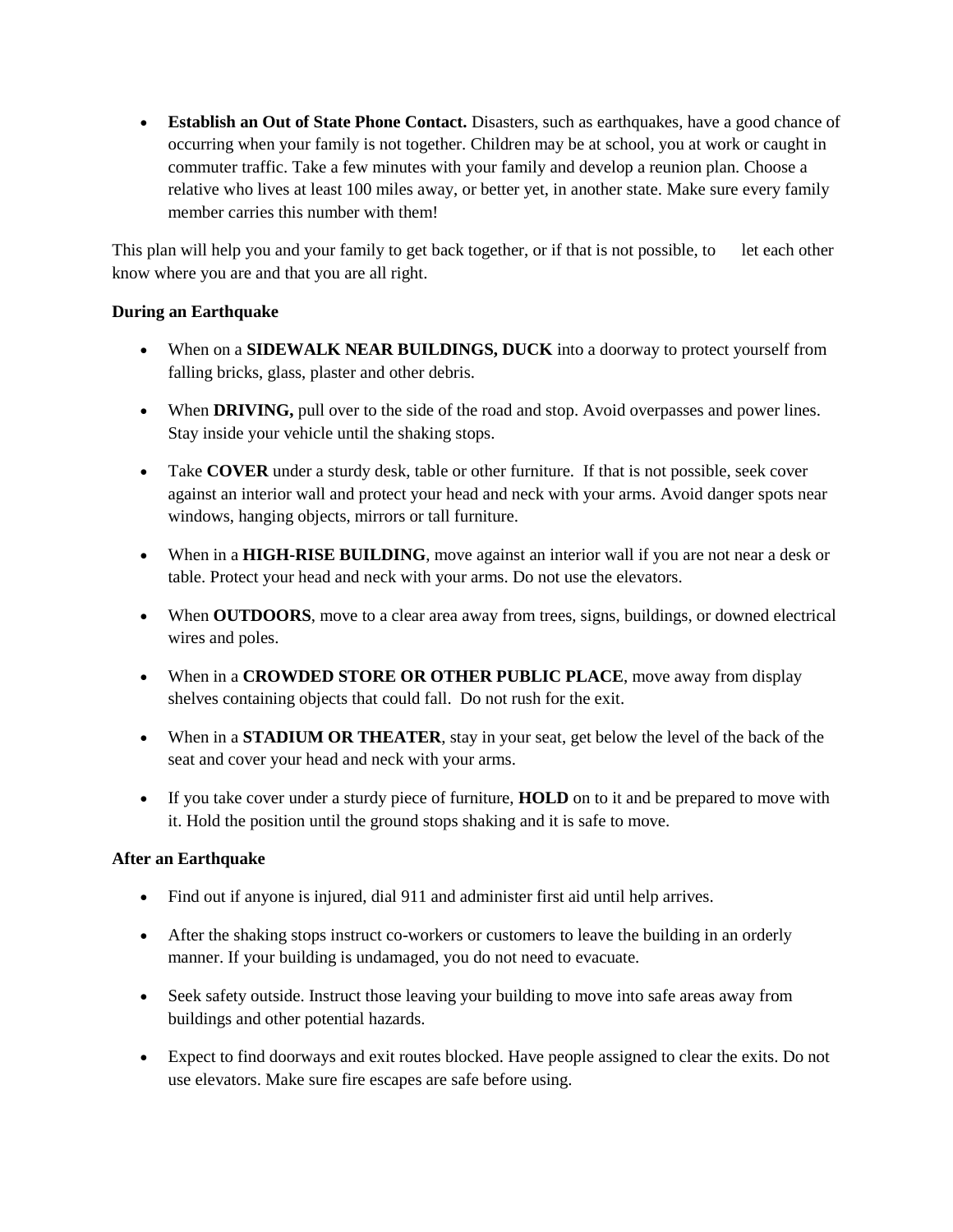- Check for fires.
- Check for people who might be trapped. Check storage rooms and restrooms. Check for people who might require special assistance.
- Check for gas leaks, broken water lines or potential chemical hazards. Turn off utilities if you find a leak.
- Notify the authorities of chemical hazards.
- Rescue financial records and essential supplies from your business if you can do so safely.
- Before sending employees home make arrangements to get back in contact at a later specified time.
- Document property damage as soon as possible. Make itemized lists and take photographs of damage. Structural damage may require an engineering analysis.
- Secure your facility before leaving.
- Expect aftershocks. Aftershocks can inflict additional damage to weakened structures.
- Don't put breakable items back in vulnerable places. Be careful when reentering your building if damaged.
- Determine the safety of your building. Develop a prior agreement with a structural engineer to inspect your building immediately after an earthquake

#### **Links**

- **•** [Earthquake Notification Service](https://sslearthquake.usgs.gov/ens/)
- [Recent Earthquakes Worldwide](http://earthquake.usgs.gov/earthquakes/map/)
- [Kentucky Geological Survey](http://www.uky.edu/KGS/)
- Kentucky Seismic [Recording Stations](http://www.uky.edu/KGS/geologichazards/equake3.htm)
- [Kentucky Earthquake Information](http://earthquake.usgs.gov/earthquakes/states/?region=Kentucky)
- [Earthquake Insurance Information](http://www.dcemaky.com/earthquakeInsurance.php)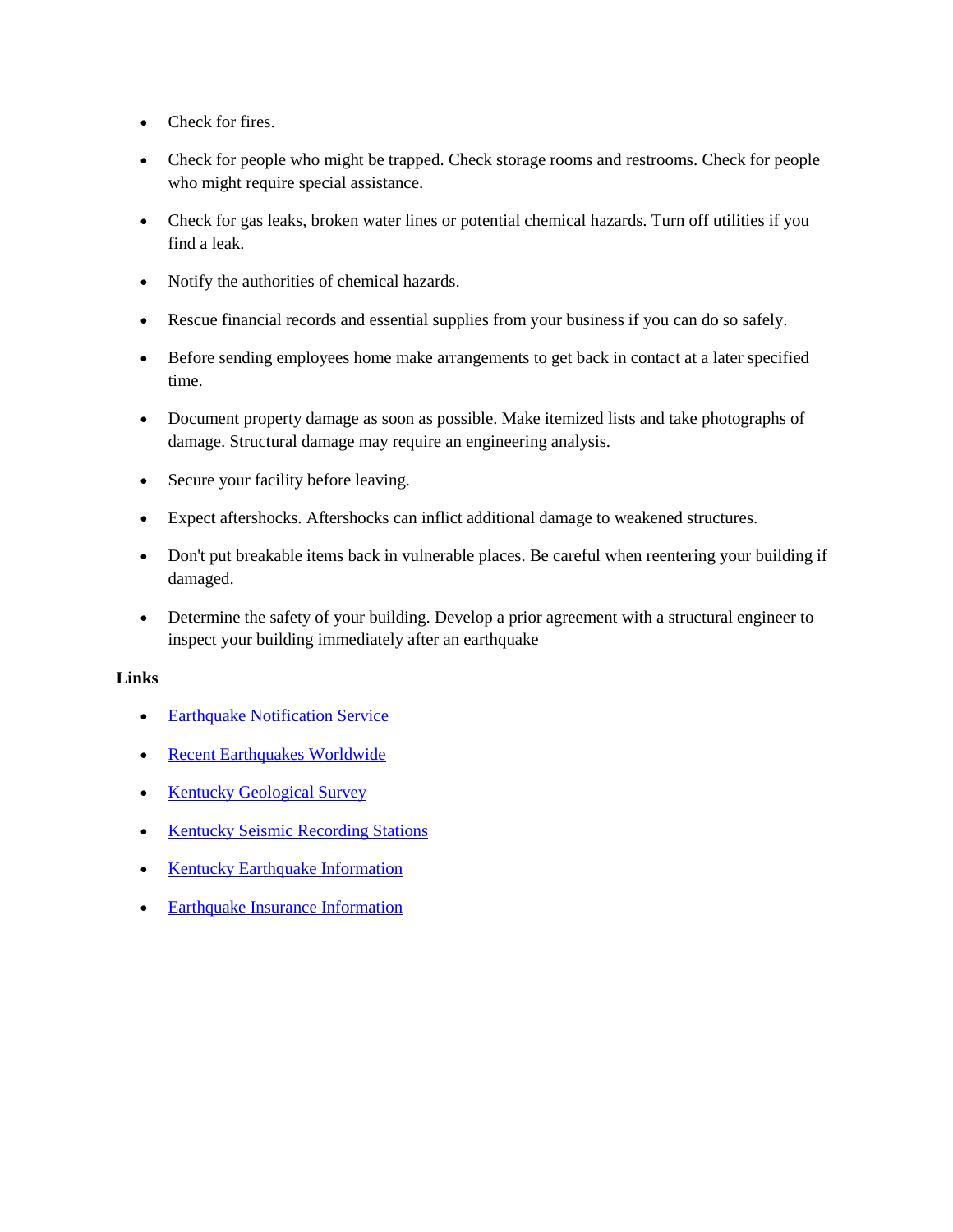## <span id="page-14-0"></span>**Extreme Heat Preparedness**

During summer months, temperatures in Daviess County can sometimes reach dangerous levels. Extreme heat can be particularly hazardous for children, seniors, those with special needs, and pets. In addition to discomfort and fatigue, high temperatures can cause heat-related illnesses: heat cramps, heat exhaustion, and heat stroke. To protect yourself and others, please familiarize yourself with the following guidelines:

- Know the [terms](http://www.illinois.gov/ready/hazards/pages/HeatTerms.aspx) used by the National Weather Service during extreme heat: Heat Wave, Excessive Heat Watch, Heat Advisory, Excessive Heat Warning, and Heat Index.
- Stay out of the sun. If you must be in the sun, wear sunscreen (at least SPF 15) and a widebrimmed hat.
- Stay in the shade or under awnings as much as possible.
- Avoid overexertion and strenuous outdoor activities.
- Wear lightweight, light-colored, loose-fitting clothes that cover as much skin as possible to prevent sunburn.
- Consume plenty of non-alcoholic, non-caffeinated fluids, even if you don't feel thirsty. Water, diluted juices, and electrolyte solutions are best. Stay away from carbonated drinks.
- Avoid alcohol.
- If you are on a fluid-restricted diet or taking diuretics, consult your doctor before exposing yourself to heat.
- Keep lights in your home low or off, keep shades drawn, and avoid using the oven.
- Keep rooms well ventilated with air conditioners and fans. Keep your windows open if you don't have air conditioning or a fan.

**Note:** Fans will not prevent heat-related illness when the temperature is in the high 90s.

- Cool down with cool, wet towels and periodic cool baths or showers.
- Take advantage of cooling centers, public pools, and air-conditioned stores and malls during periods of extreme heat.
- Exposure to air conditioning for even a few hours a day will reduce the risk for heat-related illness.
- Closely monitor children, the elderly, or those who require special care during periods of intense summer heat.
- Do not leave children or pets in a closed vehicle, even for a few minutes. On a hot day, temperatures inside a closed vehicle can reach 140ºF-190ºF within 30 minutes.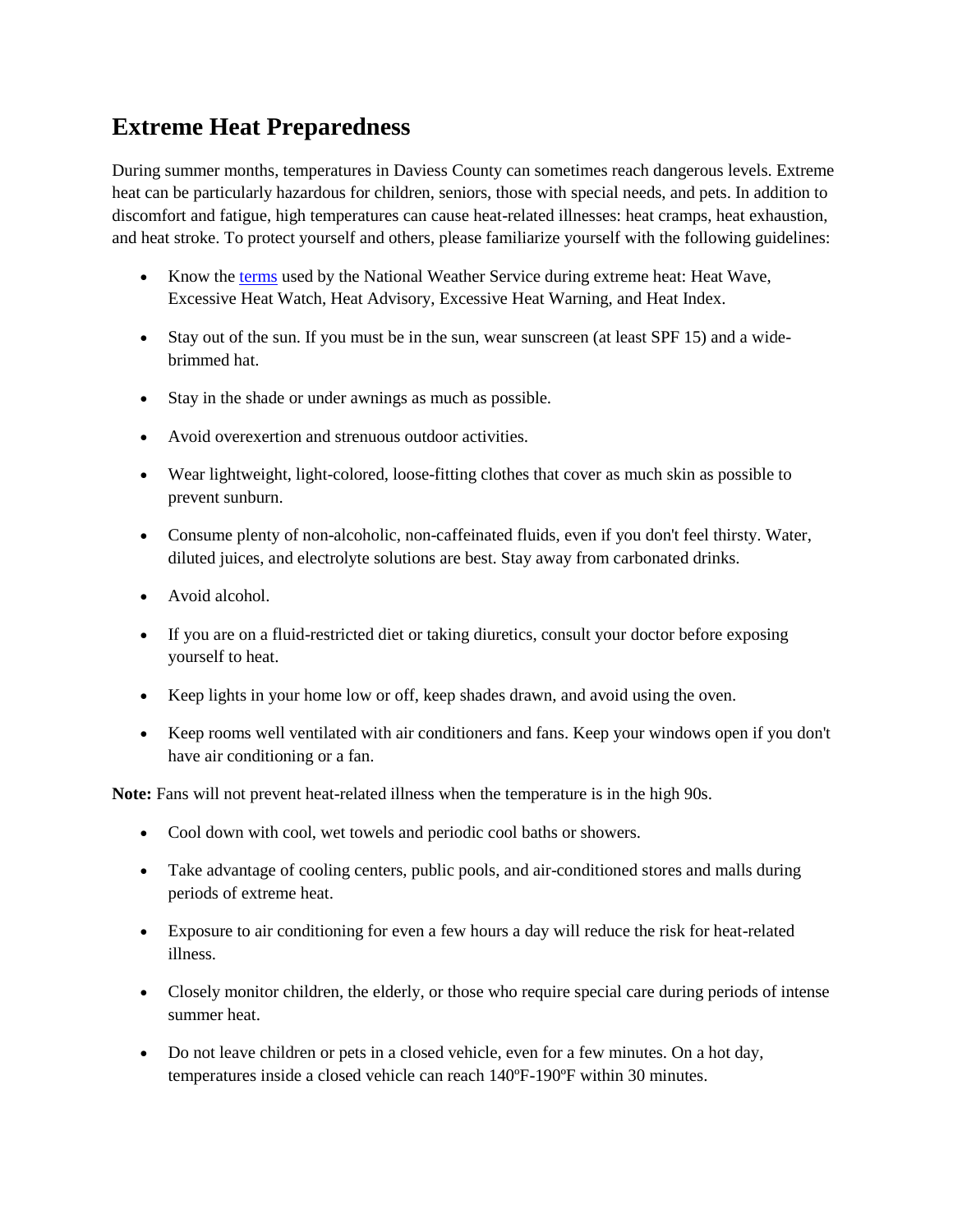- Make a special effort to check on your neighbors during a heat wave, especially if they are seniors, families with young children, people with special needs, or living alone.
- Seniors and others who may be sensitive to extreme heat should contact friends, neighbors, or relatives periodically throughout the day.
- Seek help if you feel symptoms of heat-related illnesses.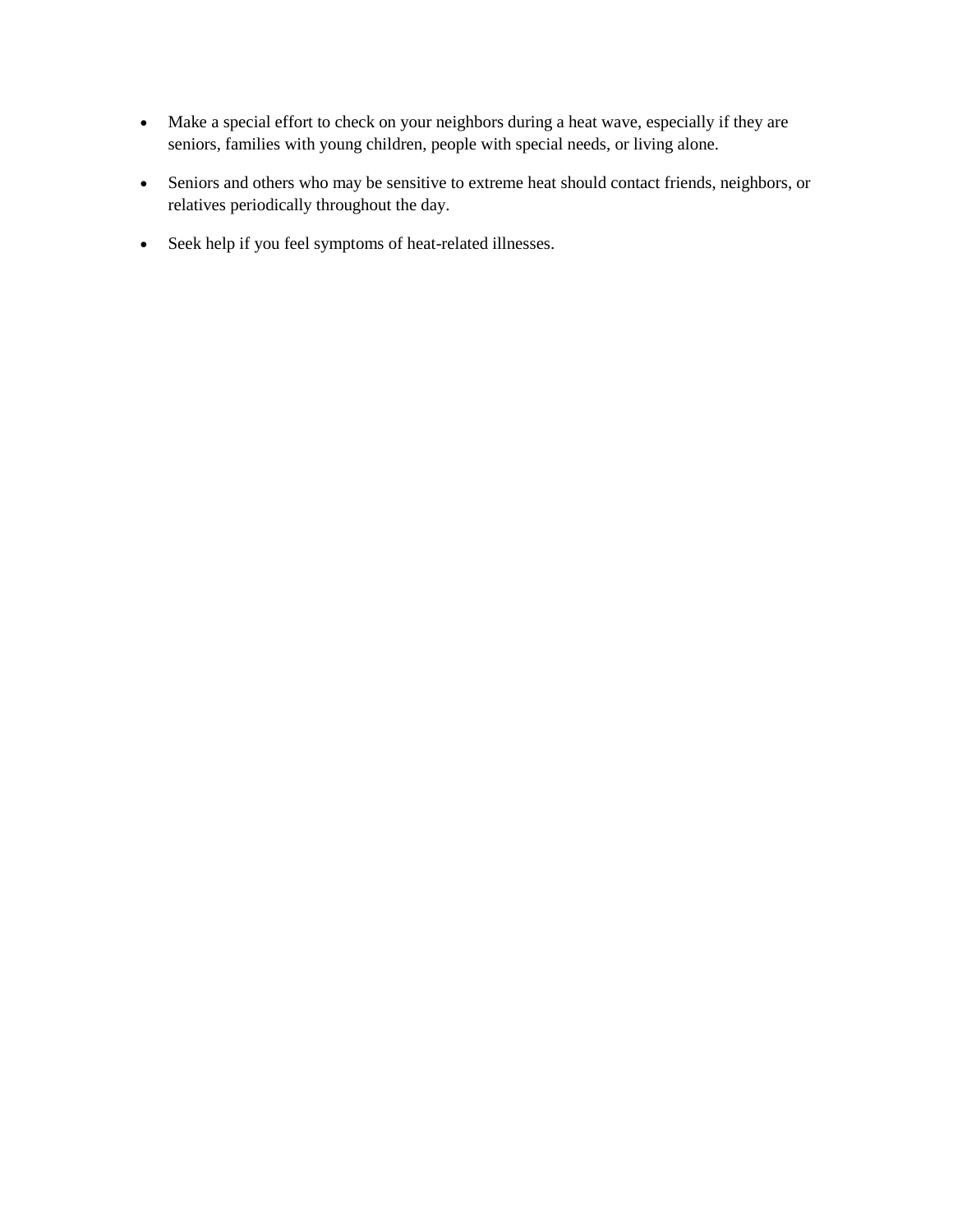# <span id="page-16-0"></span>**Flooding**

### **Before a Flood**

Know the terms used to describe flood threats:

**Flood Watch:** This means flooding or flash flooding is possible. Be extremely cautious when driving, especially at night. Listen to NOAA Weather Radio, commercial radio or commercial television for additional information.

**Flood Warning:** This means flooding is occurring or will occur soon and is expected to occur for several days or weeks. If advised to evacuate, do so immediately.

**Flash Flood Warning:** This means a flash flood is occurring or is imminent. NEVER drive across a flooded road, especially if the road is closed by barricades.

**Flood Advisory:** This means minor flooding of creeks and streams, streets, low-lying areas or basement flooding is occurring or is imminent.

- Purchase a weather alert radio with a battery backup, a tone-alert feature and Specific Area Message Encoding (SAME) technology that automatically alerts you when a watch or warning is issued for your county.
- It is critical that someone at home, work or wherever people gather monitors weather conditions, regardless of the time of day. Monitor watches, warnings and advisories in your area using a weather alert radio, local TV, local radio or the Internet. If it is safe to do so, contact family members and friends when you become aware of a flooding situation that may threaten them.
- Check the weather forecast before leaving for extended outdoor periods and postpone plans if severe weather is imminent. Make sure family members and friends know how to stay safe.
- Maintain an emergency supply kit. This kit will help your family cope during extended power outages.
- Keep all of your important records and documents in a safe deposit box or another safe place away from the premises.
- Insure your property and possessions. Make an inventory of your possessions using paper lists, photographs and/or videotapes of your belongings. Give a copy to your insurance company.
- Update your inventory and review your coverage with your insurance company periodically.
- Consider purchasing flood insurance. Flood losses are not covered under homeowners insurance policies. Flood insurance is available through the National Flood Insurance Program. Flood insurance is available whether the building is in or out of the identified flood-prone area. Call your insurance company for more information.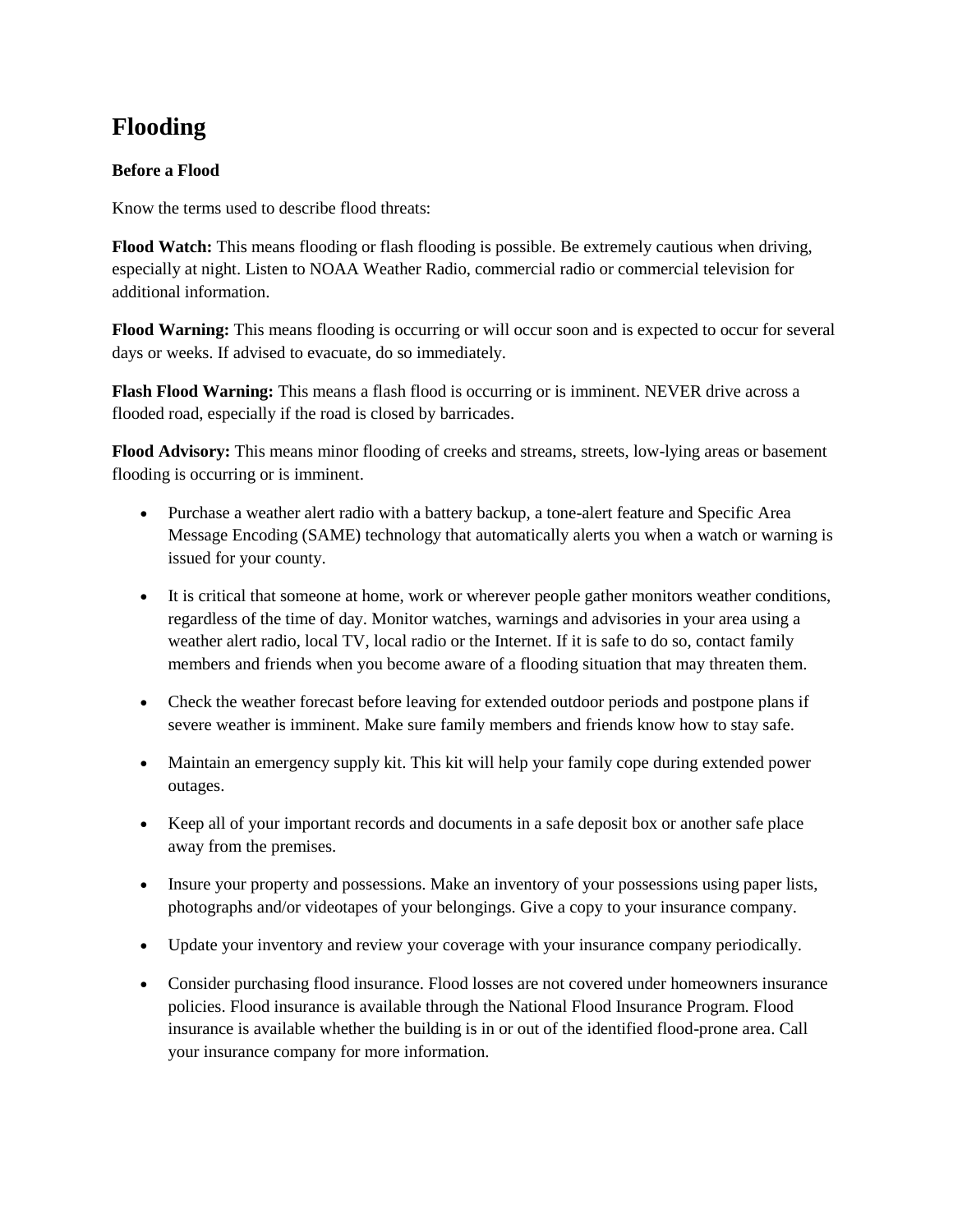- Know how to shut off electricity, gas and water at main switches and valves. Know where gas pilots are located and how the heating system works.
- Have check valves installed in building sewer traps to prevent flood waters from backing up in sewer drains. As a last resort, use large corks or stoppers to plug showers, tubs or basins.

### **During a Flood**

- Monitor the radio, television or Internet for the latest weather information and evacuation instructions.
- If advised to evacuate, do so quickly.
- Evacuation is much simpler and safer before flood waters become too deep for ordinary vehicles.
- Follow recommended evacuation routes. Short cuts may be blocked.
- Move valuable household possessions to an upper floor or another location if flooding is imminent and time permits.
- If instructed to do so by local authorities, turn off utilities at their source.
- Many people have lost their lives by attempting to drive over flooded roadways. The speed and depth of the water is not always obvious. There may be a hidden portion of the roadway washed out under the water. Two feet of water will carry away most automobiles.

#### **After a Flood**

- Flood dangers do not end when the water begins to recede. If you are evacuated, monitor radio or television news reports and do not return home until authorities indicate it is safe to do so.
- Monitor the radio for special information about where to go to get assistance for housing, clothing and food. Other programs are available to help you cope with the stress of the situation.
- Use extreme care in areas of downed power lines or natural gas leaks. Wear adequate footwear to avoid cuts from broken glass or nails protruding from boards.
- When you are allowed to return, remember to help your neighbors who may require special assistance.
- Stay alert in areas where flood waters have receded. Roads may have weakened and could collapse under the weight of a vehicle. NEVER cross a flooded road or bridge in your vehicle.
- Stay out of buildings that remain in the flood waters.
- Inspect foundations for cracks or other damage. When entering buildings, use extreme caution. If your home was damaged, check the utilities.
- Look for fire hazards.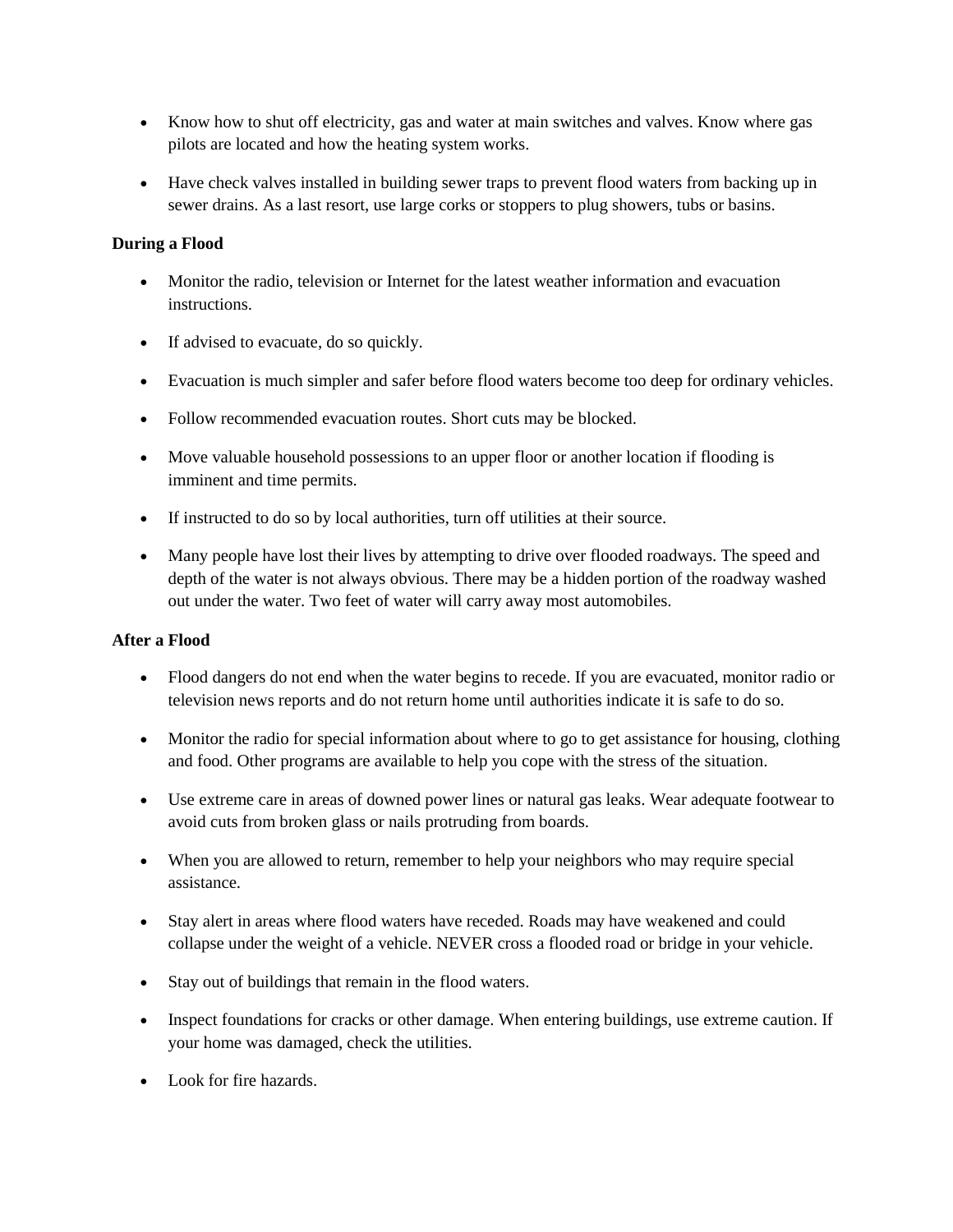- Do not let children play in or near flood waters, flooded creeks or flood retention ponds. Swift water currents could sweep them away. Avoid coming in contact with flood waters. The water may be contaminated with oil, gasoline or raw sewage. Do not wade through a flooded stream to protect or retrieve belongings.
- Consider your family's health and safety. Wash your hands frequently with soap and clean water if you come in contact with flood waters. Listen for news reports to learn whether the community's water supply is safe to drink.
- Throw away food that has come in contact with flood waters, including canned goods.
- Pump out flooded basements gradually, about one-third of the water per day, to avoid structural damage.
- Service damaged septic tanks, cesspools, pits and leaching systems as soon as possible. Damaged sewer systems pose a health hazard.
- Take photos or video of the damage to your home and property, and report it to the local emergency management agency.

If unaffected by the flood, stay out of the area until local officials allow entry. Your presence may hamper emergency operations

#### **Follow this [link](http://www.dcemaky.com/floodingInfo.php) to read information about the National Flood Insurance Program.**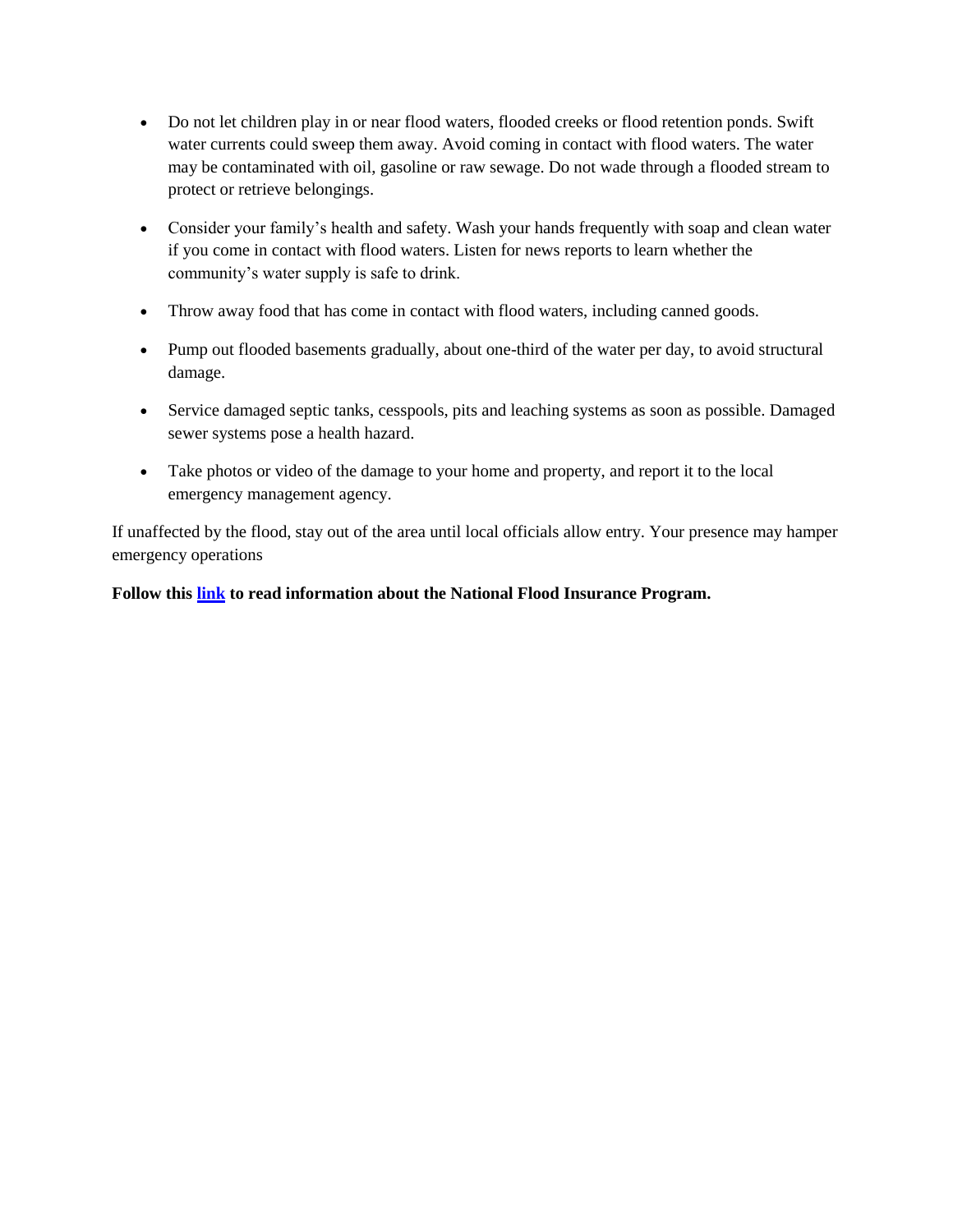## <span id="page-19-0"></span>**Severe Thunderstorms and Lightning**

#### **Before Severe Thunderstorms**

Know the terms used to describe severe thunderstorm threats:

- Severe Thunderstorm Watch: This means severe thunderstorms are possible in or near your area. Stay alert for the latest weather information. Be prepared to take shelter.
- Severe Thunderstorm Warning: This means severe thunderstorms will be approaching or are occurring. Severe thunderstorms produce damaging wind in excess of 60 mph and/or hail measuring one inch in diameter or larger. Seek safe shelter.
- Significant Weather Advisory: This means strong thunderstorms with wind gusts of 40 to 55 mph and/or hail measuring less than one inch in diameter will be approaching or are occurring.
- Wind gusts from severe thunderstorms can do as much or more damage than many tornadoes. Extended power outages, downed trees and extensive damage to roofs, doors and windows can occur from straight line wind gusts or downbursts of wind.
- Purchase a weather alert radio with a battery backup, a tone-alert feature and Specific Area Message Encoding (SAME) technology that automatically alerts you when a watch, warning or advisory is issued for your county. Know the name of the county you live in and the counties you travel through.
- It is critical that someone at home, work or wherever people gather monitors weather conditions, regardless of the time of day. Monitor watches and warnings in your areas using a weather alert radio, local TV, local radio or the Internet. If it is safe to do so, contact family members and friends when you become aware of a severe thunderstorm and/or lightning that may threaten them.
- Check the weather forecast before leaving for extended outdoor periods and postpone plans if severe weather is imminent.
- Make sure family members and friends know how to stay safe.
- Maintain an emergency supply kit. This kit will help your family cope during extended power outages.
- Keep all of your important records and documents in a safe deposit box or another safe place away from the premises.
- Insure your property and possessions. Make an inventory of your possessions using paper lists, photographs and/or videotapes of your belongings. Give a copy to your insurance company. Update your inventory and review your coverage with your insurance company periodically.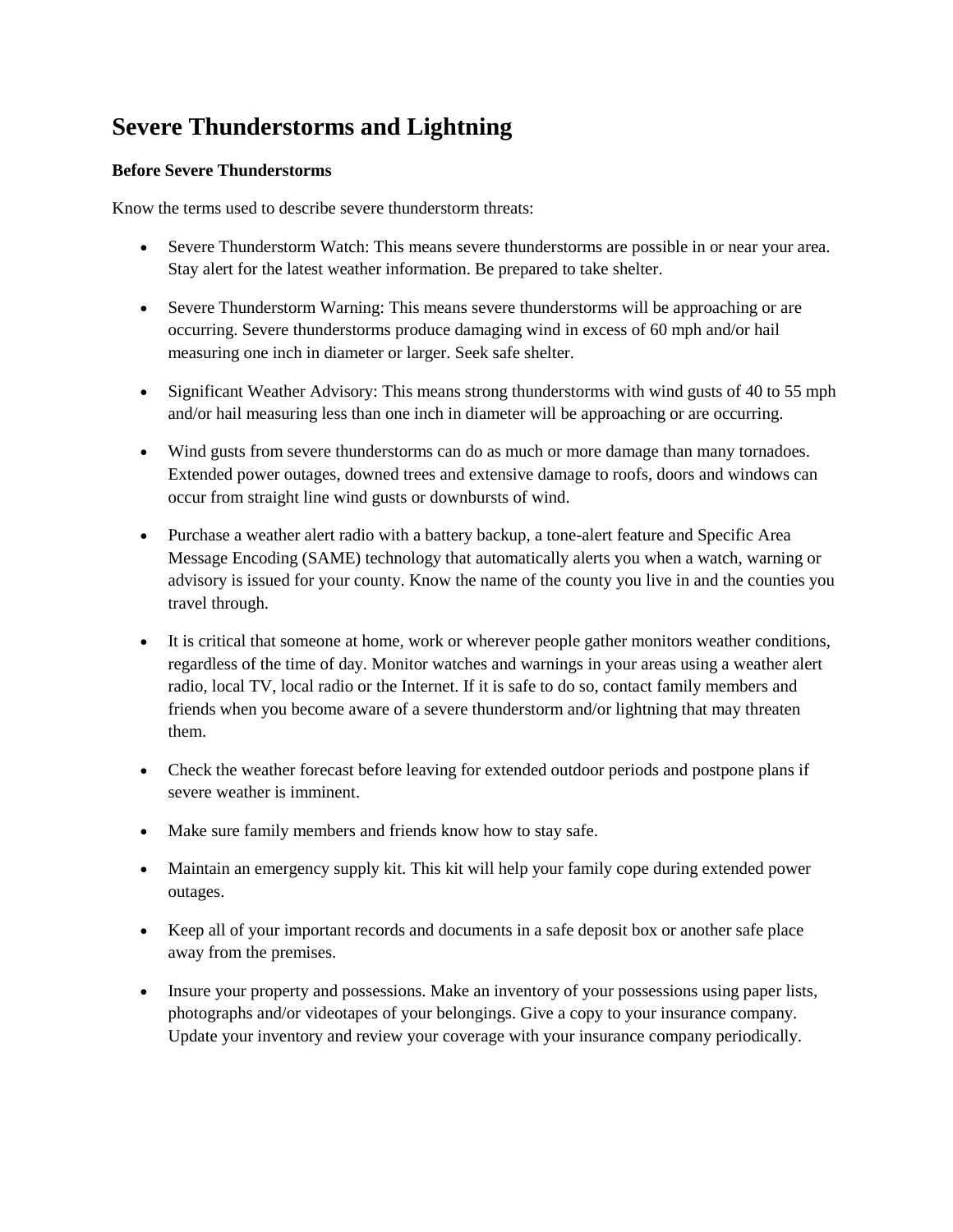#### **During Severe Thunderstorms**

#### **At Home and Work:**

- Monitor the radio, television or Internet for the latest weather information.
- Stay away from all windows and exterior doors during the storm. If you can do it safely, draw the window shades or blinds to reduce the risk from flying glass shattered by high winds.
- Avoid using a corded telephone or other electrical appliances until the storm passes.
- Turn off air conditioners. In the event of a lightning strike, a power surge could damage the compressor.
- Delay taking baths or showers until after the storm passes due to the lightning threat.

#### **Outdoors:**

- If outdoors, seek shelter immediately. If you can hear thunder, you are close enough to the storm to be struck by lightning.
- If you find yourself in a position where there is no immediate shelter available, find a low spot away from trees and power poles.
- If you are in a boat when a thunderstorm threatens, you should attempt to reach shore as quickly as possible.
- If you are driving, pull safely to the shoulder away from trees and power lines. Lightning can flash from trees or power poles and strike a vehicle. Rubber tires do NOT keep lightning from striking a vehicle. In the open, a vehicle is normally a safe shelter from lightning. Avoid touching metal parts of the vehicle when lightning is nearby.

#### **After Severe Thunderstorms**

- Monitor the radio, television or Internet for emergency information or instructions.
- Use extreme care in areas of downed power lines or natural gas leaks. Wear adequate footwear to avoid cuts from broken glass or nails protruding from boards.
- Check for injured victims. Render first aid if necessary. Most lightning strike victims can be revived with CPR. Do not attempt to move severely injured victims unless absolutely necessary. Wait for emergency medical assistance to arrive.
- Check on neighbors or relatives who may require special assistance.
- If driving, be alert for hazards on the roadway.
- Do not make unnecessary telephone calls.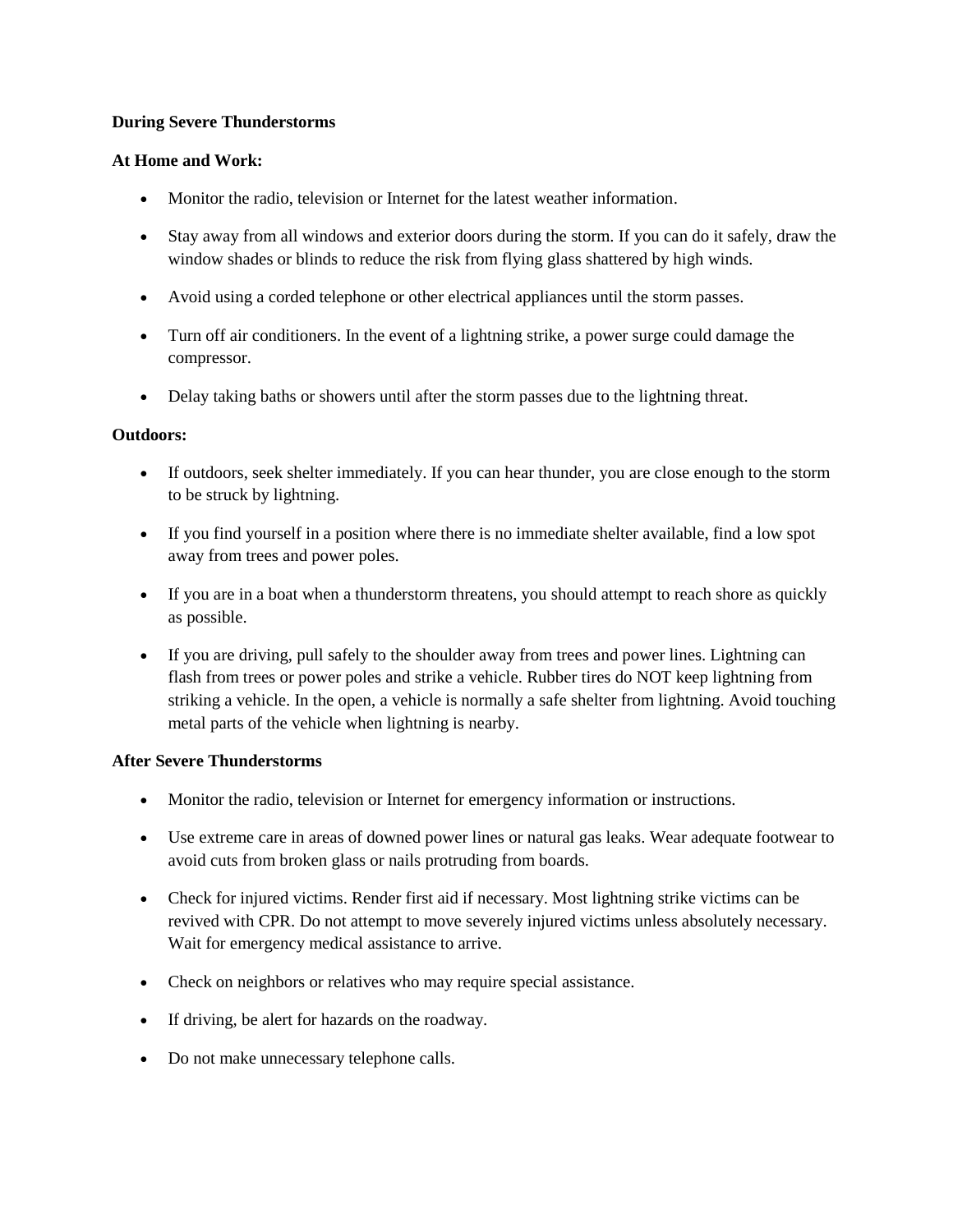- Take photos or video of any damage to your home or property and report it to local emergency managers.
- If unaffected by the storm, stay out of the damaged area until local officials allow entry. Your presence will hamper emergency operations.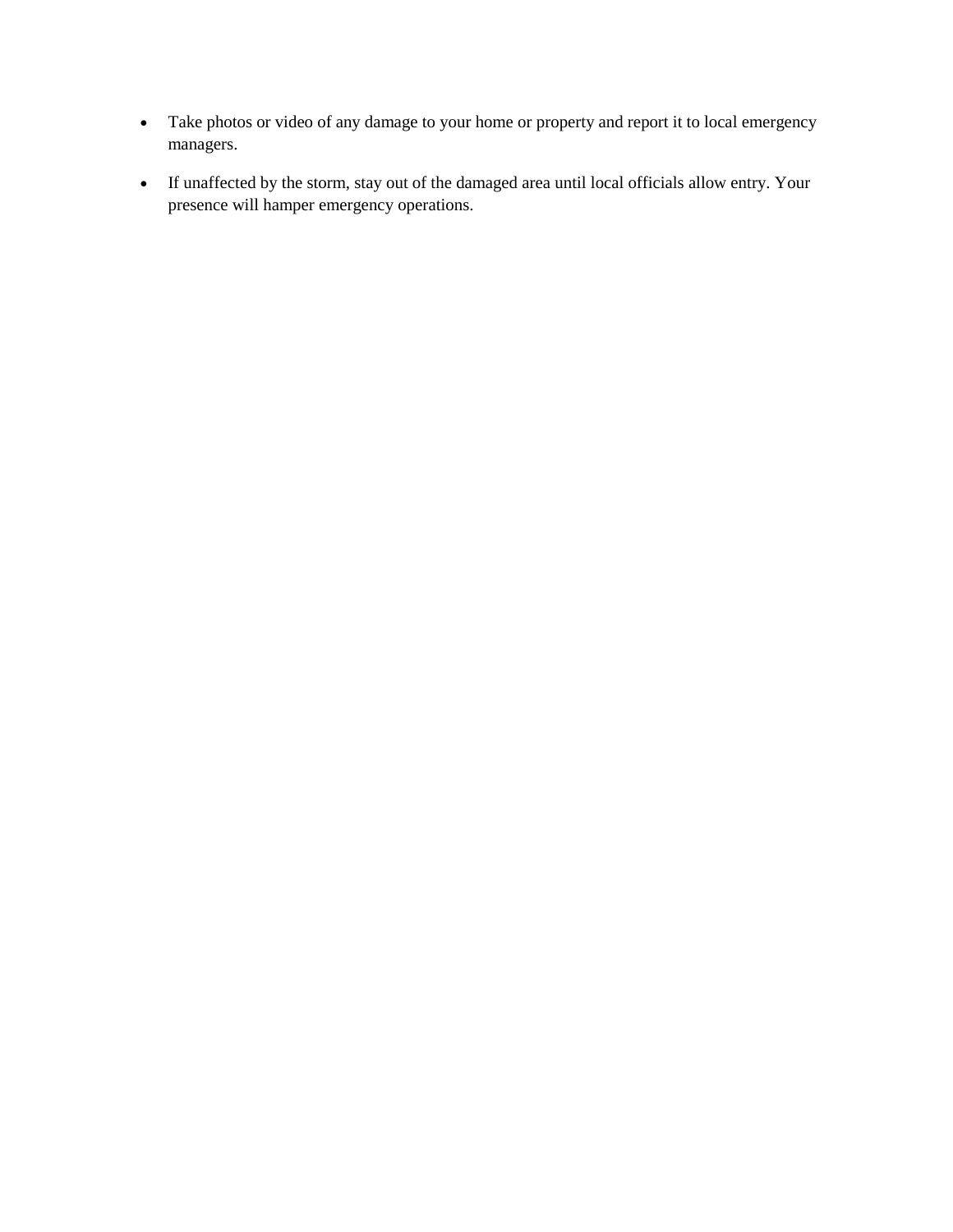## <span id="page-22-0"></span>**Terrorism**

The unlawful use or threatened use of force or violence by a person or an organized group against people or property with the intention of intimidating or coercing societies or governments, often for ideological or political reasons…..

The best way for Daviess County residents to prepare for a terrorist event is to be informed, aware, and ready to face a variety of threats. Even though it has been several years since the tragedies of Sept. 11, 2001, the threat of a terrorist event is ever-present. If you see something suspicious or if something just does not seem right, notify the authorities by calling 9-1-1.

### **In the Event of a Terrorist Attack**

If a terrorist attack occurs, it is important that you remain calm and follow instructions from local officials and public safety personnel. You should be aware of your surroundings and watch for additional attacks. Listen to local TV and radio for directions and travel information. Additional Information - <http://homelandsecurity.ky.gov/>

- [FEMA Terrorism Info Site](http://www.ready.gov/terrorist-hazards)
- Red Cross [Terrorism Preparedness](http://www.redcross.org/prepare/disaster/terrorism)
- [US Postal Service Suspicious Mail Poster](http://about.usps.com/posters/pos84.pdf)
- FBI [Suspicious Packages Poster](http://www.fbi.gov/about-us/investigate/terrorism/suspicious-packages-pdf)
- FBI [Protect Your Workplace](http://www.fbi.gov/news/stories/2006/july/ncrs070706)
- FBI [Preventing Terrorist Attacks \(How can you help\)](http://www.fbi.gov/about-us/investigate/terrorism/help-prevent-terrorist-attacks)
- [International Travel Alerts](http://travel.state.gov/travel/cis_pa_tw/cis_pa_tw_1168.html)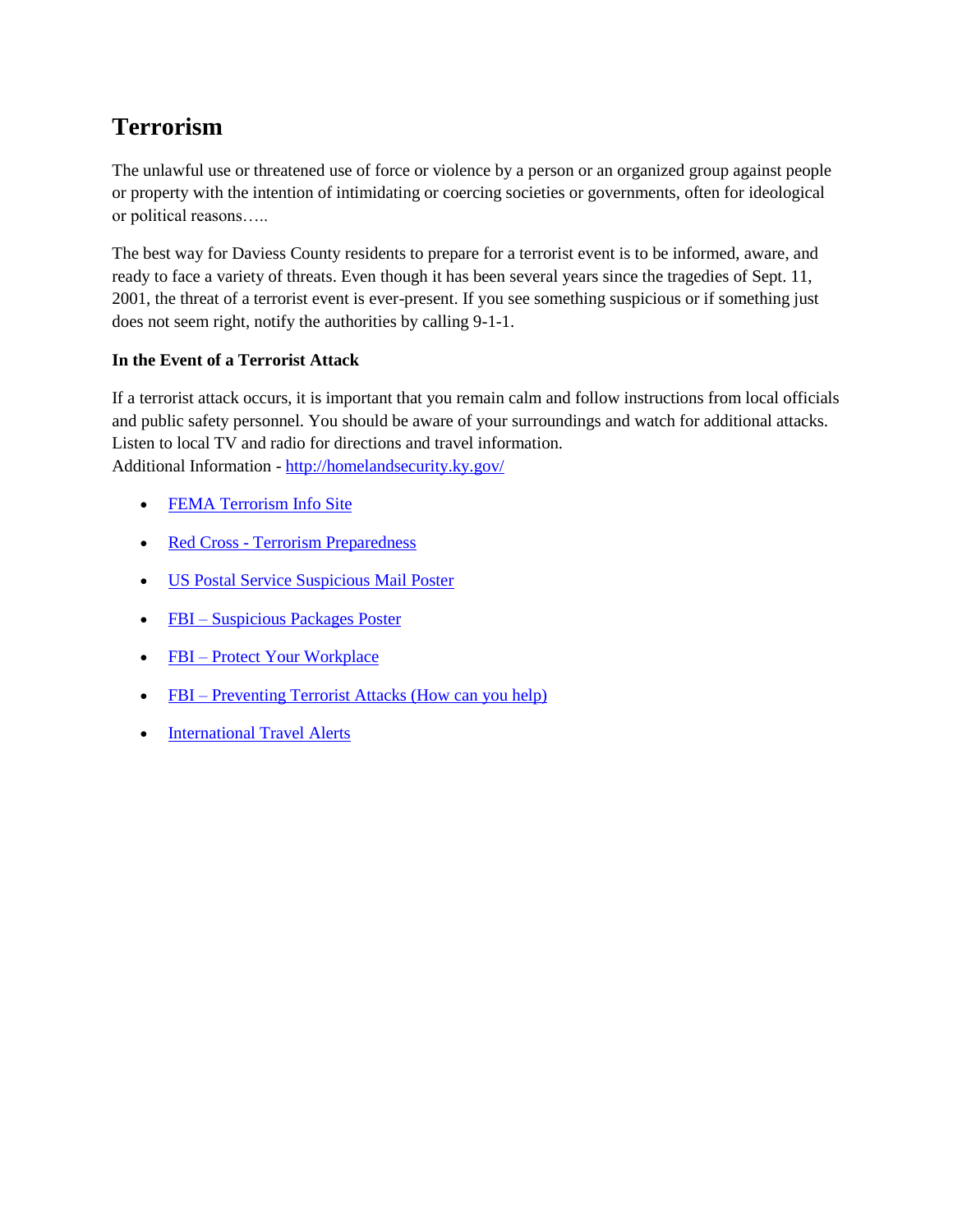## <span id="page-23-0"></span>**Tornadoes**

### **Before a Tornado**

Know the terms used to describe tornado threats:

**Tornado Watch:** This means tornadoes are possible near your area. Stay alert for the latest weather information. Be prepared to take shelter. If you live in a mobile home, this is the time to move to a more substantial structure. If you see any rotating funnel-shaped clouds, report them immediately by telephone to your local emergency management or law enforcement agency.

**Tornado Warning:** This means a tornado has been sighted by someone or indicated by weather radar. The storms may also produce damaging winds in excess of 60 mph and/or hail one inch or larger. Take shelter immediately. Turn on a battery-operated radio or television and wait for updated information for your area.

- Purchase a weather alert radio with a battery backup, a tone-alert feature and Specific Area Message Encoding (SAME) technology that automatically alerts you when a watch or warning is issued for your county. Know the name of the county you live in, and the counties you travel through.
- It is critical that someone at home, work or wherever people gather monitors weather conditions, regardless of the time of day. Many deadly tornadoes occur at night. Monitor watches and warnings in your areas using a weather alert radio, local TV, local radio or the Internet. Do not rely solely on outdoor warning sirens, especially if you are asleep. If it is safe to do so, contact family members and friends when you become aware of a tornado that may threaten them.
- Check the weather forecast before leaving for extended outdoor periods and postpone plans if severe weather is imminent.
- Determine the best location in your home and workplace to seek shelter when threatened by a tornado. A basement or cellar will usually afford the best protection. If an underground shelter is not available, identify an interior room or hallway on the lowest level. The best areas are closets, small interior hallways and bathrooms without windows.
- If you live in a mobile home, identify a safe shelter outside of your mobile home such as a community storm shelter, a neighbor or friend's house or a nearby public building. Half of all tornado fatalities occur in mobile homes, even though they only account for seven percent of all residences.
- Make sure family members and friends know how to stay safe.
- Conduct periodic tornado safety drills at home and work. Decide how and where everyone will gather prior to and after the storm.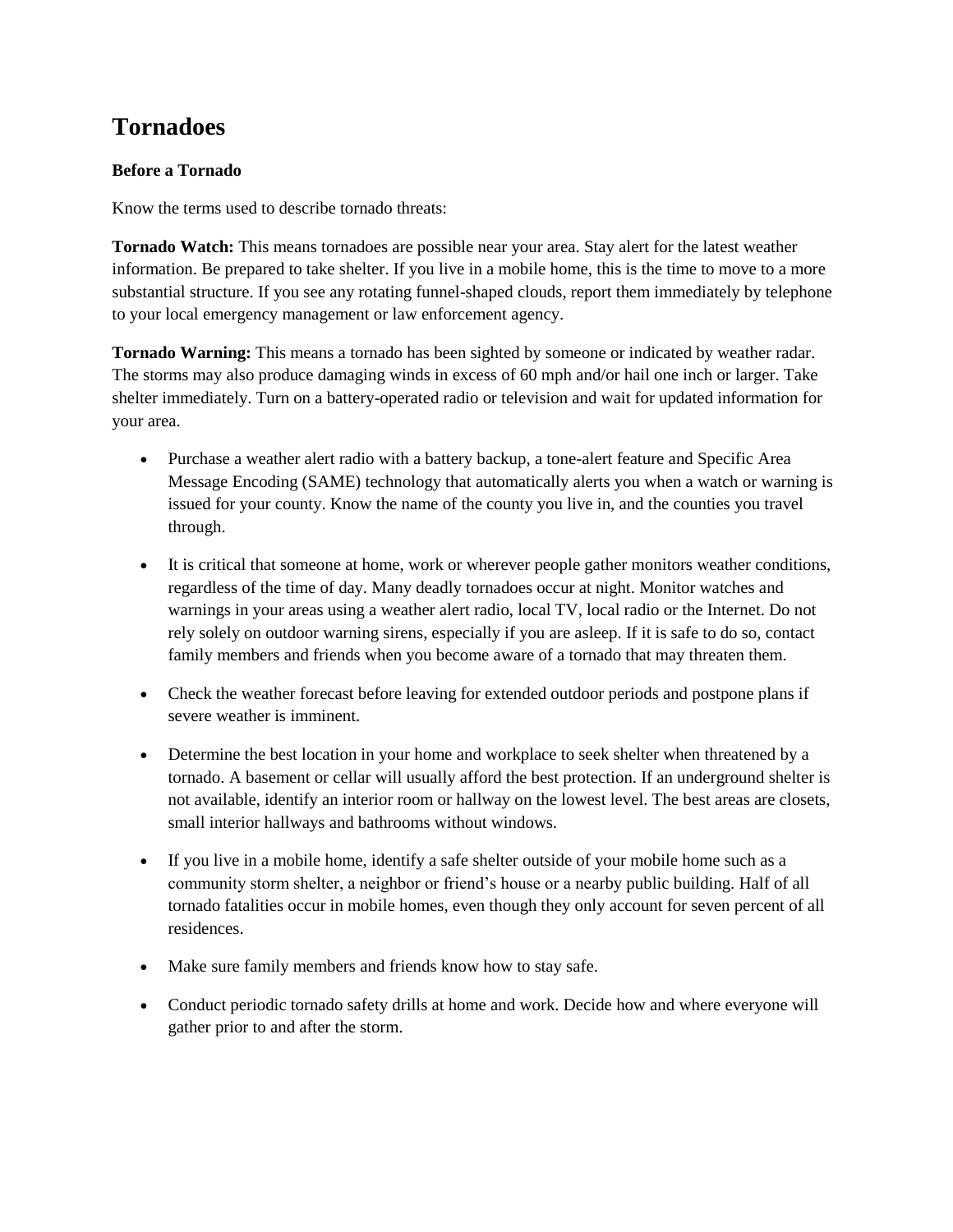- Consider retrofitting your house with special fasteners, connectors and reinforcing bands to improve structural integrity. Also, consider installing a reinforced concrete and steel "safe room" within your house, or in an excavated area of your yard or beneath your garage floor.
- Maintain an emergency supply kit. This kit will help your family cope during extended power outages.
- Keep all of your important records and documents in a safe deposit box or another safe place away from the premises.
- Insure your property and possessions. Make an inventory of your possessions using paper lists, photographs and/or videotapes of your belongings. Give a copy to your insurance company. Update your inventory and review your coverage with your insurance company periodically.

#### **During a Tornado**

Take the following actions when a Tornado Warning has been issued by the National Weather Service, when warning sirens have been activated or when a tornado has been sighted near your area:

### **At Home:**

- Monitor the radio, television or Internet for the latest weather information.
- Go immediately to your predetermined shelter such as a storm cellar, basement or the lowest level, of the building. In a basement, go under the stairs, under a heavy piece of furniture or a work bench. Stay there until the danger has passed.
- If in a mobile home, get out and seek shelter elsewhere, well before the storm arrives. A mobile home can overturn very easily even if precautions have been taken to tie down the unit. If there is not a substantial shelter nearby, go to a low-lying area and shield your head with your hands.
- If there is no basement, go to an interior hallway or a small interior room without windows, such as a bathroom or closet. Stay away from outside windows and walls as they may be penetrated by high speed, wind-borne debris.
- Get under a piece of sturdy furniture, such as a workbench or heavy table, and hold onto it.
- Use pillows, mattresses or cushions to protect your head and neck.

#### **At Schools, Nursing Homes, Hospitals, Shopping Centers and Workplaces:**

- Go to the designated storm shelter. A basement offers the best protection. If a basement is not available, go to an interior room, or hallway, without windows or outside doors, on the lowest level. Restrooms without windows are also a good place to seek shelter. Stay away from exterior walls, doors and windows.
- Avoid places with wide-span roofs, such as auditoriums, cafeterias, gymnasiums and large hallways. Stay away from windows and open spaces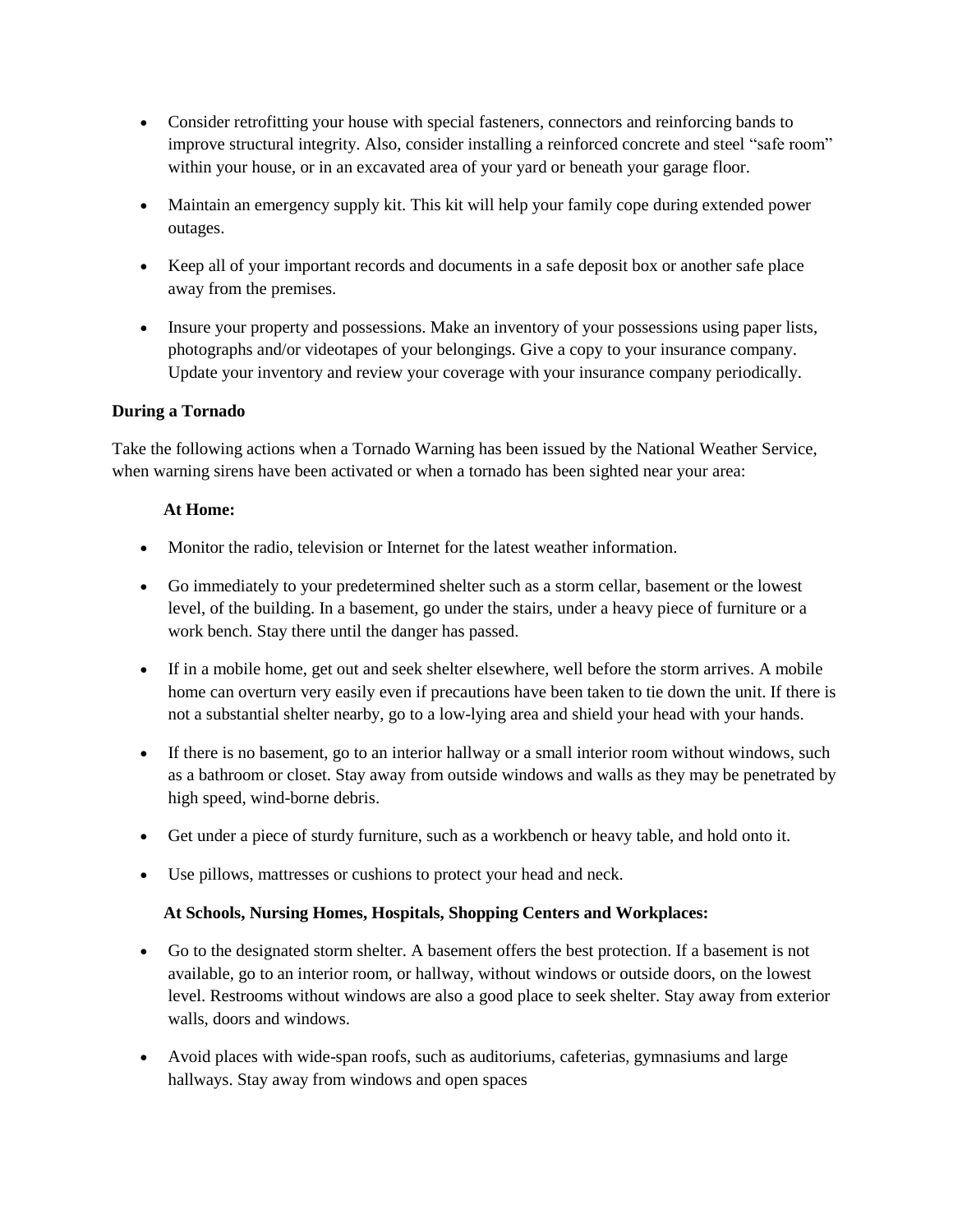- Get under a piece of sturdy furniture, such as a workbench, heavy table or desk and hold onto it. If sturdy furniture is not available, make yourself the smallest target possible. Squat low to the ground. Put your head down and cover your head and neck with your hands.
- In high-rise buildings, go to a small interior room or hallway on the lowest level possible and seek protection as detailed above. Stay away from windows and outside doors and walls.

#### **Outdoors:**

- If possible, get inside a substantial building on the lowest floor, away from windows and doors.
- If an indoor shelter is not available, or there is no time to get indoors, then as a last resort, lie in a ditch or culvert. Use your arms to protect your head and neck. Beware of the potential for flash flooding.

#### **In a Vehicle:**

- Do NOT park under a bridge or overpass!
- Immediately exit the vehicle in a safe manner and take shelter in a nearby building.
- Never try to outrun a tornado in a vehicle. Heavy rain, hail and traffic may impede your movement. Tornadoes can change directions quickly and can easily lift up a vehicle and toss it through the air.
- As a VERY last resort, if there isn't time to get indoors or if there is no secure shelter nearby, lie flat in a ditch, culvert or low-lying area away from vehicles.

#### **After a Tornado**

- Monitor radio, television or Internet for emergency information or instructions.
- Use extreme care in areas of downed power lines or natural gas leaks. Wear adequate footwear to avoid cuts from broken glass or nails protruding from boards.
- Check for injured victims. Render first aid if necessary. Do not attempt to move severely injured victims unless absolutely necessary. Wait for emergency medical assistance to arrive.
- Check on neighbors or relatives who may require special assistance.
- Exit damaged buildings. Re-enter only if absolutely necessary using great caution.
- If driving, be alert for hazards on the roadway.
- Do not make unnecessary telephone calls.
- Take photos or video of the damage to your home and property, and report it to the local emergency management agency.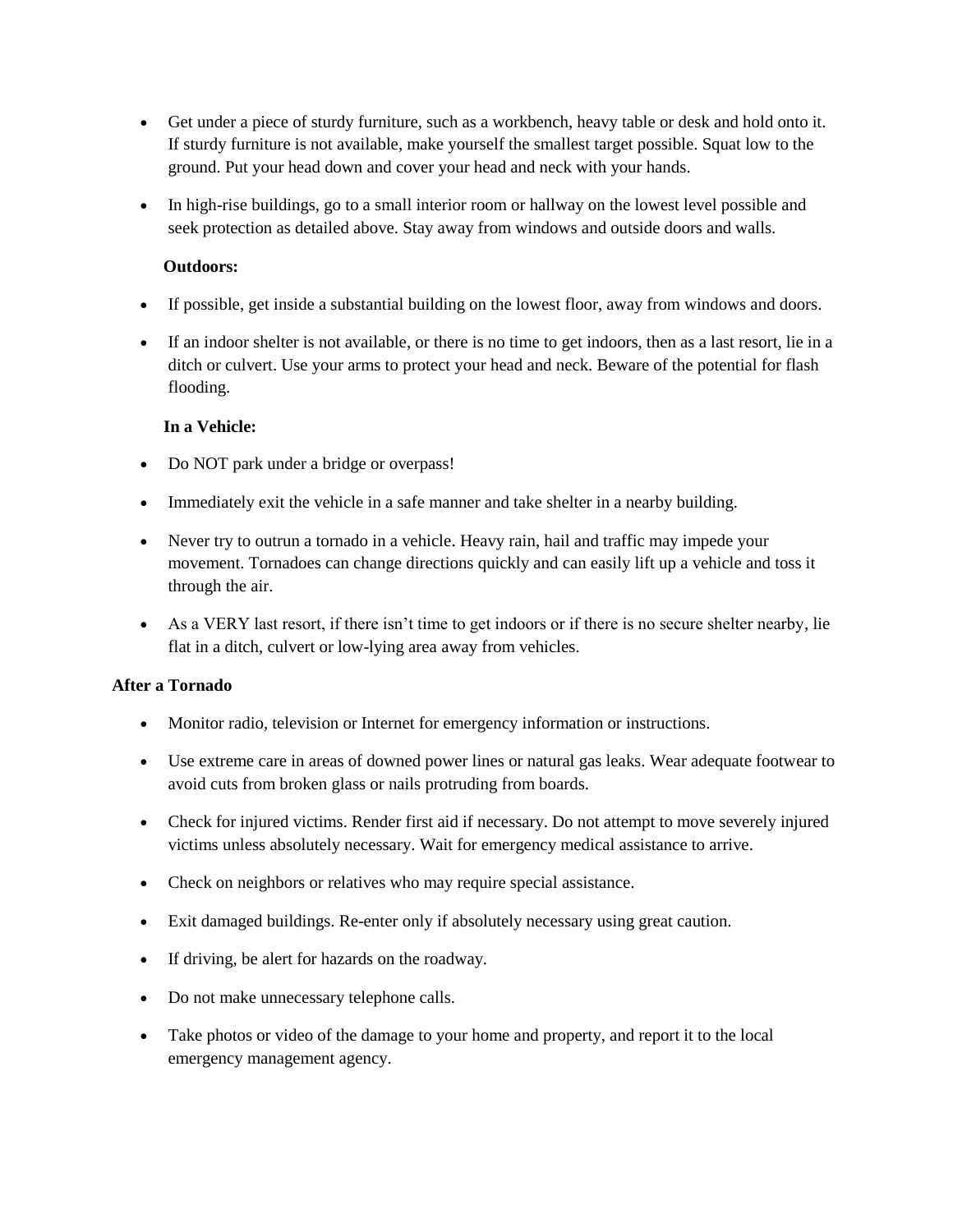If unaffected by the tornado, stay out of the damaged area until local officials allow entry. Your presence will hamper emergency operations.

## <span id="page-26-0"></span>**Preparedness - Weather**

Daviess County experiences diverse weather patterns throughout the year. You should be aware of the types of weather that affect Daviess County, the different advisories that precede hazardous weather, and the preparations to take for severe conditions. While we can't prevent severe weather, there are steps you can take to stay safe.

Severe weather knows no boundaries and affects every individual in every region of Kentucky. Because of this, we are asking you to BE AWARE - BE PREPARED - HAVE A PLAN!

- BE AWARE: "Knowing your risk, taking action and being an example are just a few steps you can take to be better prepared and assist in saving lives.
- BE PREPARED: "Preparedness means understanding that disasters can happen without notice, and taking necessary measures in advance is the simplest way to care for yourself and members of your family when severe weather strikes.
- HAVE A PLAN: "Know your risks and have a plan in place. "Preparedness starts at home. It starts with being aware of conditions and situations that threaten you and your family's safety and then taking appropriate steps to mitigate those risks."
- KNOW YOUR RISK: The first step to becoming weather-ready is to understand the type of hazardous weather that can affect where you live and work, and how the weather could impact you and your family. Check the weather forecast regularly, get a NOAA Weather Radio, and sign up for localized alerts from emergency management officials. Severe weather comes in many forms and your shelter plan should include all types of local hazards.
- TAKE ACTION: Take steps to making sure that you and your family are prepared for severe weather. This includes developing a family communication plan, putting an emergency kit together, keeping important papers and valuables in a safe place.
- BE AN EXAMPLE: Share your severe weather plan and preparedness actions with your family and friends. Many people use social media in the event of a disaster to let relatives and friends know they are safe, why not use it to prepare? People are most likely to take preparedness steps if they observe the preparations taken by others. Social media provides the perfect platform to model preparedness actions for others.

### **Links:**

- Weather [Service, Paducah, KY](http://www.crh.noaa.gov/pah)
- [NWS/SPC WATCH, WARNING, ADVISORY DISPLAY](http://www.spc.noaa.gov/products/wwa/) Storm Prediction Center severe weather outlook map.
- [HAZARDOUS WEATHER OUTLOOK](http://www.crh.noaa.gov/product.php?site=PAH&issuedby=PAH&product=HWO&format=ci&version=1)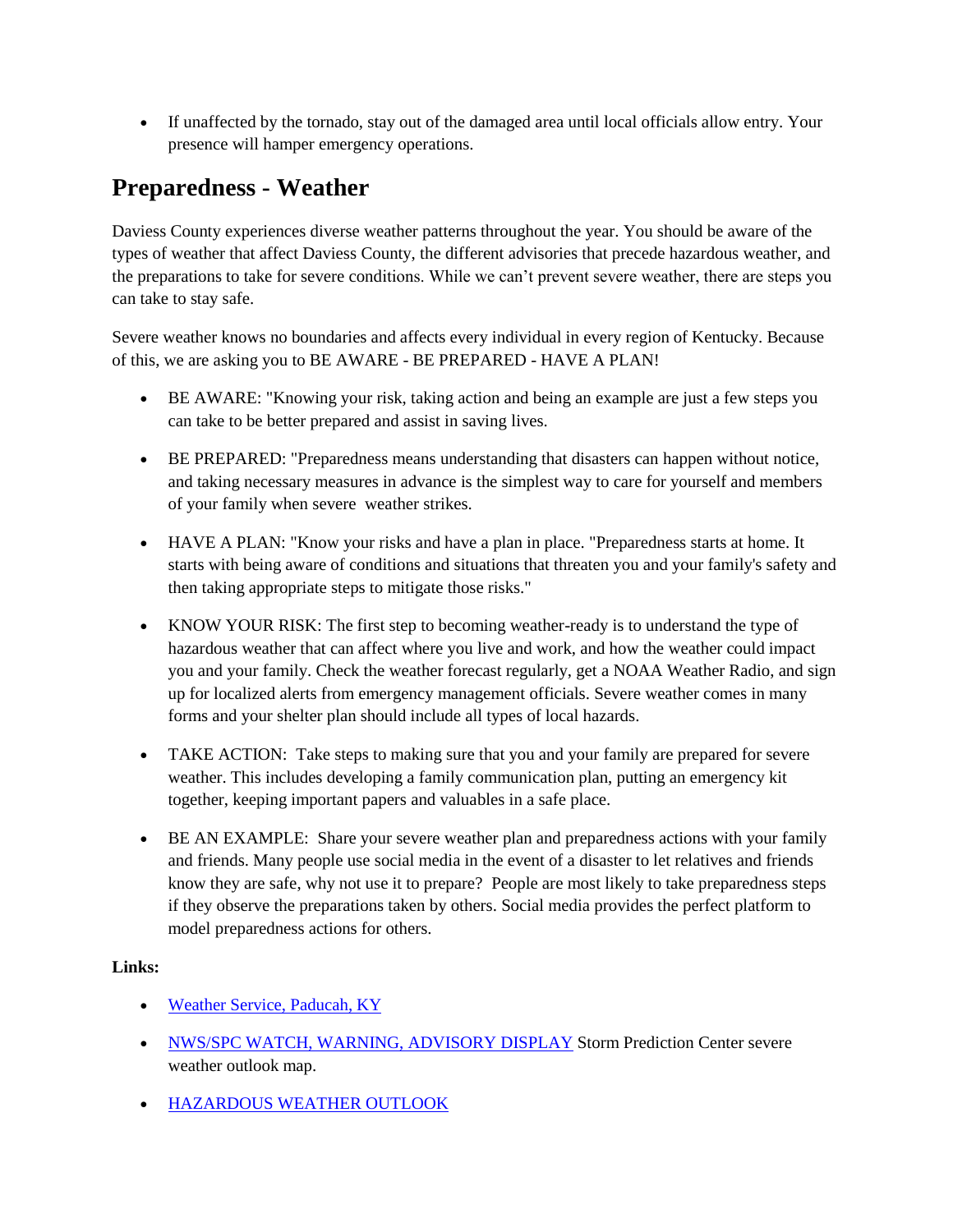[SEVERE WEATHER INFORMATION,](http://www.crh.noaa.gov/pah/?n=severeweather) Watches, Warnings and Radar from Paducah.

**Subscribe to Weather Service Email and Alerting Services -** <http://www.weather.gov/subscribe>

### <span id="page-27-0"></span>**Winter Weather Preparedness**

Winter weather in Daviess County can vary considerably from one year to the next. While we don't know how many winterstorms we'll see this year, one thing is for sure: many, if not all, of us will experience snow, ice and cold temperatures at some point this winter. Winter weather may be inevitable, but being prepared will help you handle whatever weather hazards comes our way!

The National Weather Service uses the terms below to convey the weather threat to the public.

#### **WATCHES, WARNINGS AND ADVISORIES**

**Winter Storm Watch:** Indicates severe winter weather such as heavy snow or ice is possible within the next day or two. Prepare now!

**Winter Storm Warning:** Indicates heavy snow (greater than 6 inches), heavy sleet (½ inch or greater), or a combination of winter weather hazards are highly likely or occurring. Stay indoors and adjust travel plans.

**Ice Storm Warning:** Heavy accumulations of ice will create extremely dangerous travel conditions, damage trees and likely cause extended power outages.

**Blizzard Warning:** Strong winds of 35 mph or greater will produce blinding snow, near zero visibility, deep drifts and life-threatening conditions, especially for travelers.

**Wind Chill Warning:** Life-threatening wind chills of minus 25 degrees or colder.

**Winter Weather Advisory:** Indicates snow accumulating 2 to 5 inches, or a combination of winter weather conditions will cause significant inconveniences and may be hazardous, especially to travelers. Use caution if you venture out!

**Freezing Rain Advisory:** Light accumulations of ice will cause hazardous travel.

Wind Chill Advisory: Dangerous wind chills of minus 15 degrees to minus 24 degrees.

**Freezing Rain:** Precipitation that falls from the cloud as rain, but freezes into a glaze of ice on groundbased objects (trees, power lines, roads, cars, etc.).

**Sleet:** Small pellets of ice created by frozen raindrops. Sleet bounces when hitting a surface and does not stick to objects.

**Wind Chill:** A calculation of how cold it feels outside when the effects of temperature and wind speed are combined. **Wind chill ONLY applies to bare, human skin.** The effects of wind chill are different for animals, and don't apply to non-living objects.

#### **Before a Winter Storm or Extreme Cold**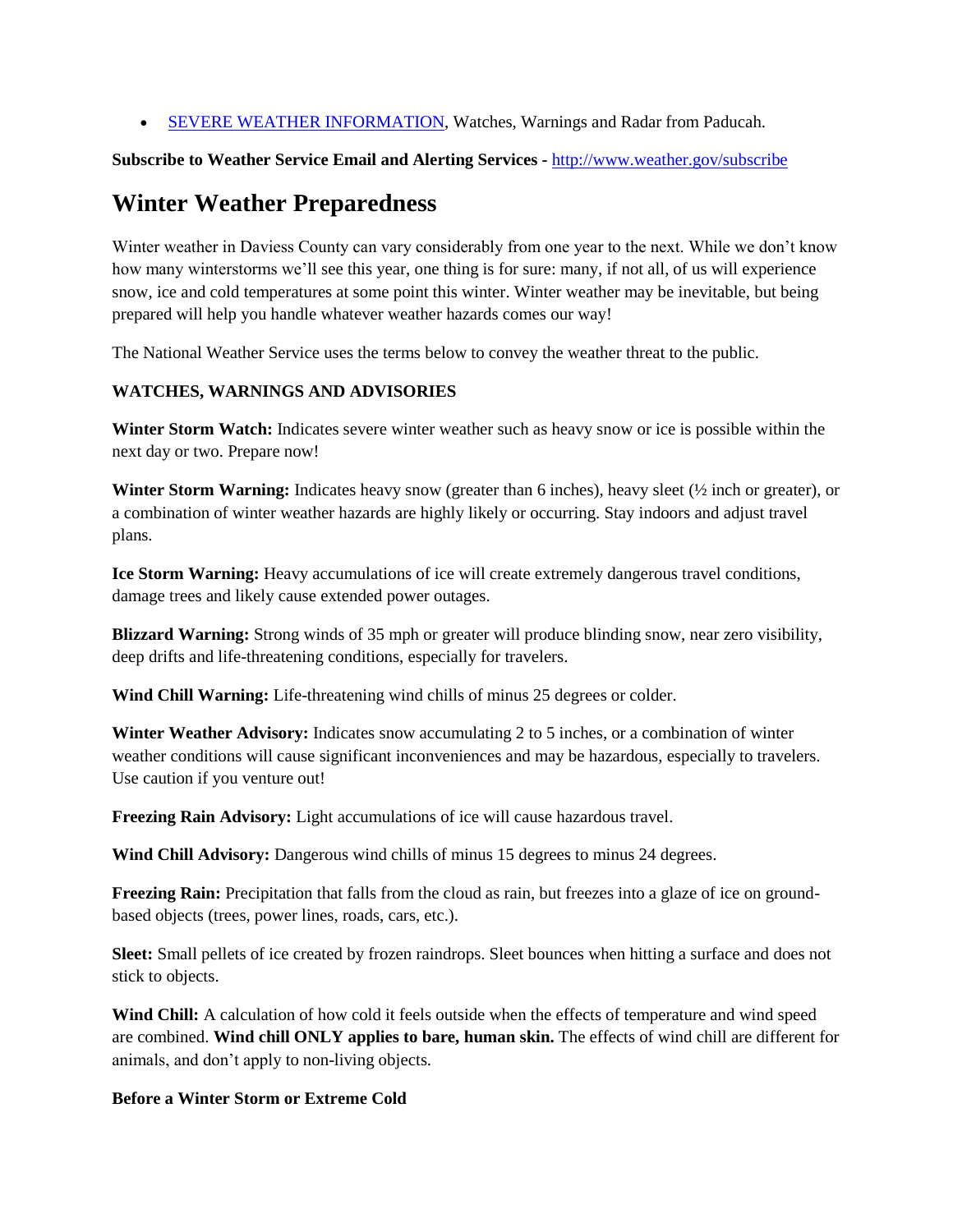**WEATHER TERMS:** Know the terms related to winter storms and extreme cold.

**COUNTY NAMES:** Know the names of the counties in which you travel. County names are used to identify areas at risk.

**HEALTH PRECAUTIONS:** Learn how to protect your family's health during the winter months:

- Dress appropriately for the winter.
- Learn the physical dangers to your body.

**DISASTER KITS:** Gather emergency supplies for work and home. Create a Family Disaster Kit. Be prepared for at least three days, if not more.

#### **A few important kit items are listed below:**

- A battery-powered National Oceanic and Atmospheric Administration (NOAA) Weather Radio and a battery-powered commercial radio and extra batteries.
- Foods that do not require cooking or refrigeration are best. Include high energy foods such as dried fruit and granola bars.
- Extra medications and special items for babies, the disabled or elderly.
- Extra water in clean containers.
- Flashlights and extra batteries. Do not use candles.
- A first-aid kit, non-prescription drugs and personal sanitary items.
- Pet supplies.

**WINTERIZE YOUR HOME:** Winterize your home to extend your fuel supply:

- Insulate walls and attics.
- Caulk and weatherize doors and windows.
- Install storm windows or cover windows with plastic.

**FROZEN PIPES:** Take steps to prevent frozen water pipes:

- Locate and insulate the pipes most susceptible to freezing; typically those near outer walls, in crawl spaces or in attics.
- Heat tape or thermostatically controlled heat cables can be used to wrap pipes. Be sure to use products approved by an independent testing organization, such as Underwriters Laboratories Inc., and only for the use intended (exterior or interior). Closely follow all manufacturers' installation and operation instructions.
- Seal any leaks that allow cold air inside where pipes are located.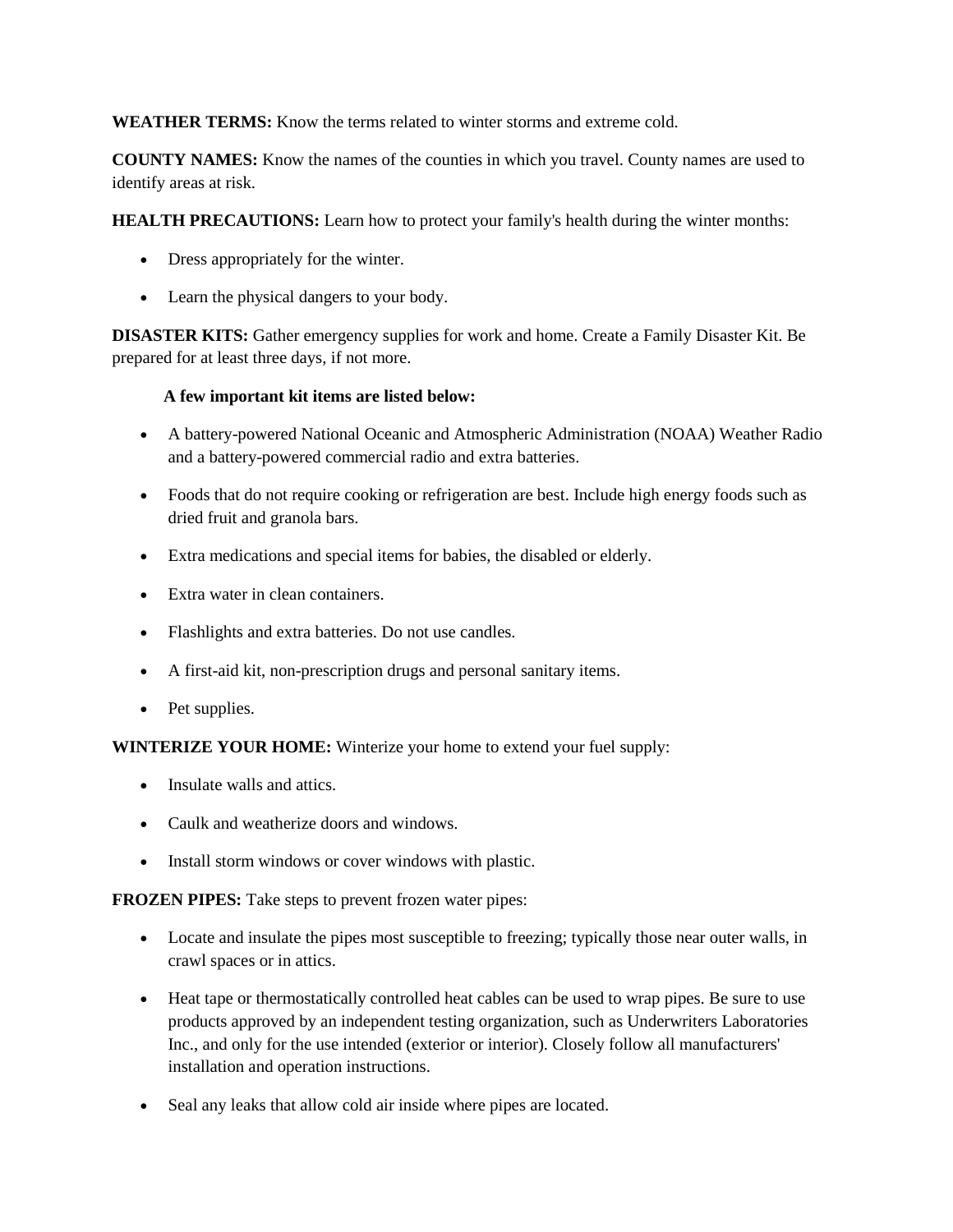- Disconnect garden hoses and shut off and drain water from pipes leading to outside faucets.
- Make sure you know how to shut off the water, in case pipes burst.

#### **PREPARE FOR POSSIBLE ISOLATION IN YOUR HOME FOR SEVERAL DAYS:**

- Make sure you have sufficient heating fuel. After a severe winter storm, regular fuel carriers may not reach you for days.
- Have emergency heating equipment (fireplaces, wood burning stoves or space heaters) and ample fuel so you can keep at least one room of your house warm. Always ensure proper ventilation to avoid carbon monoxide poisoning.
- NEVER use an outdoor grill to heat your home or to cook food indoors.
- Keep fire extinguishers on hand and make sure your family knows how to use them.

#### **PREPARE YOUR VEHICLE FOR THE WINTER:**

- Winterize your vehicle or have your vehicle serviced by a reputable dealer, garage or mechanic.
- Check your wipers, tires, lights and fluid level regularly. Make sure the brakes and transmission are working properly. Lubricate door and trunk locks to prevent them from freezing.
- Prepare a Winter Storm Survival Kit and carry it in your vehicle. A kit is important even for short trips. If you have an accident or vehicle breakdown, you may be waiting several hours for assistance to arrive.

#### **Winter Storm Survival Kit for Travelers**

- Cell phone and charger
- Blankets/sleeping bags
- Flashlight with extra batteries
- First-aid kit
- Pocket Knife
- High calorie, non-perishable food
- Water
- Extra clothing to keep dry
- A large empty can and plastic cover with tissues and paper towels for sanitary purposes
- A smaller can and water-proof matches to melt snow for drinking water
- Sack of sand (or cat litter)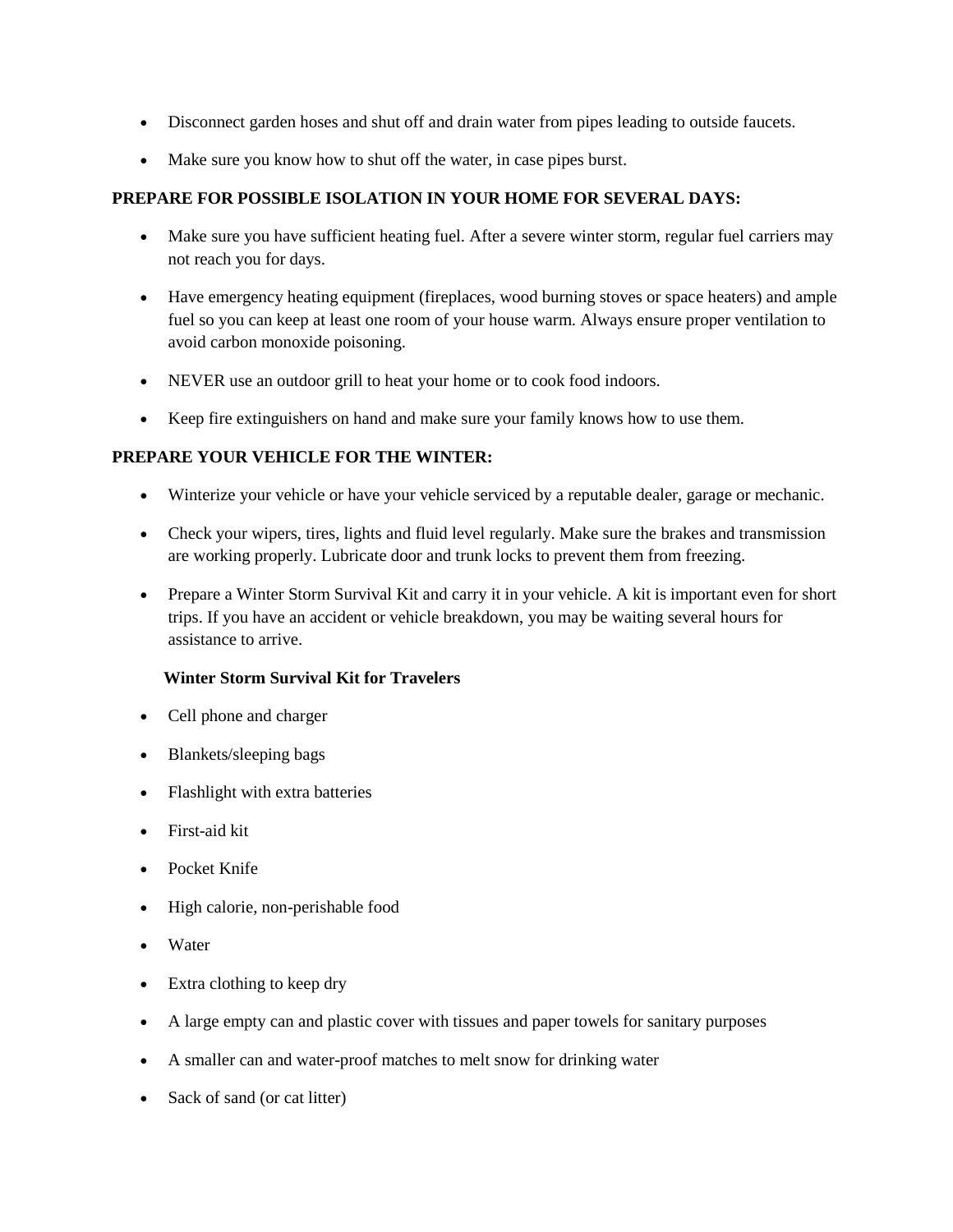- Shovel
- Windshield scraper and brush
- Tool kit
- Tow rope with loops (avoid chains and hooks if at all possible)
- Booster cables
- Water container
- Compass and road maps

#### **During Winter Storms and Extreme Cold**

#### **WHEN AT HOME**

- Stay indoors in a heated room as much as possible.
- Hang blankets over windows at night, but let the sun shine in during the day. Cover cracks around doors with rugs, newspapers, towels or other such material.
- When using alternative heat from a fireplace, wood stove, space heater, etc., use safeguards and ensure proper ventilation to avoid carbon monoxide poisoning.
- Refuel kerosene heaters outside and keep them at least three feet away from flammable objects.
- If you have no heat, close off unneeded rooms and place towels or rags under the doors.

If your water pipes freeze:

- Shut off water at the main source. This can minimize the damage to your home.
- Call a plumber and contact your insurance agent.
- Never try to thaw a frozen pipe with an open flame or torch.
- Always be aware of the potential for electric shock in and around standing water.

#### **WHEN OUTSIDE**

- Avoid overexertion, such as shoveling heavy snow, pushing a car or walking in deep snow. The strain from the cold and the hard labor of snow shoveling could cause a heart attack at any age; a major cause of death in the winter. Don't ignore chest pain or tightness in your chest.
- If you become stranded outdoors seek shelter to stay dry. Cover all exposed parts of the body.
- If no shelter is nearby, prepare a lean-to, windbreak or snow cave for protection from the wind. Build a fire for heat and to attract attention.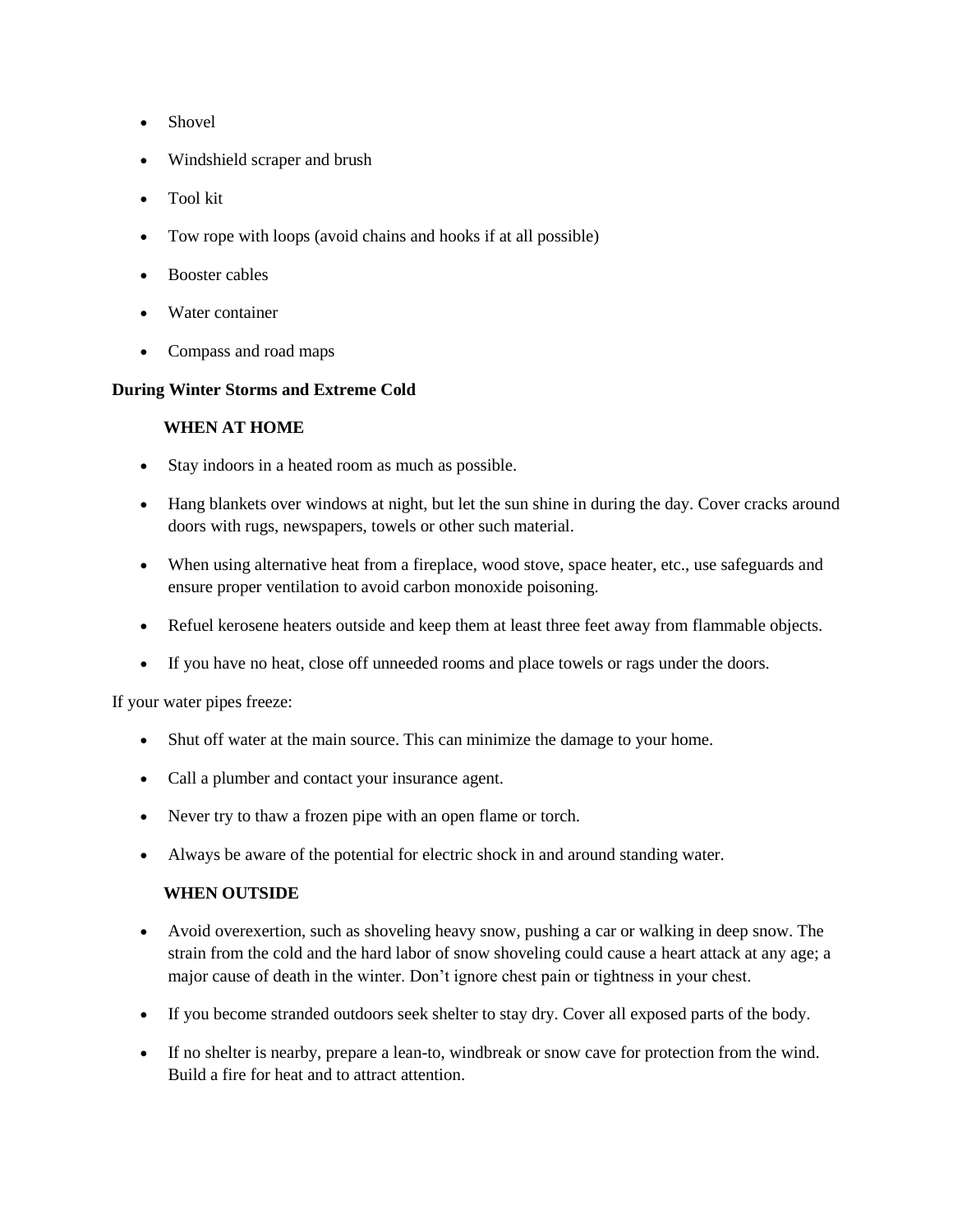#### **RECOMMENDED WINTER ATTIRE**

- Wear loose fitting, lightweight, warm clothing in several layers. The trapped air between the layers insulates. Layers can be removed to avoid perspiration and subsequent chill.
- Wear outer garments that are tightly woven, water repellent and hooded.
- Wear a hat. Half of body heat is lost through the top of the head.
- Wear mittens that are snug at the wrist. Mittens offer better protection. Gloves allow your fingers to cool much faster than mittens.
- Cover the mouth and nose with scarves to help protect lungs from cold air.
- Keep your feet as dry as possible. Wear wool socks.

#### **ON THE FARM**

- Move animals to sheltered areas.
- Haul extra feed to nearby feeding areas.
- Have a water supply available. Most animal deaths in winter storms occur from dehydration.

#### **WHEN TRAVELING**

 If you decide a trip cannot be delayed, consider using public transportation if it is available. If you decide to drive your vehicle:

#### **Before You Leave:**

- Check the latest weather conditions along your planned travel route. Listen to weather forecasts on TV, local radio stations or on a NOAA Weather Radio. Call 1-800-452-IDOT or go to the IDOT website (www.gettingaroundillinois.com) to get current road conditions for Illinois' interstate systems.
- Check your wipers, tires, lights and fluid level. Lubricate door and trunk locks with lock lubricant to prevent them from freezing. Start with a full tank of gas. Travel during daylight hours on main roads and don't travel alone.
- Carry a Winter Storm Survival Kit in your vehicle.
- Provide your itinerary to a friend, relative or co-worker. Include information on your destination, the routes you will travel and when you expect to arrive. When you reach your destination, make a call to report that you have arrived.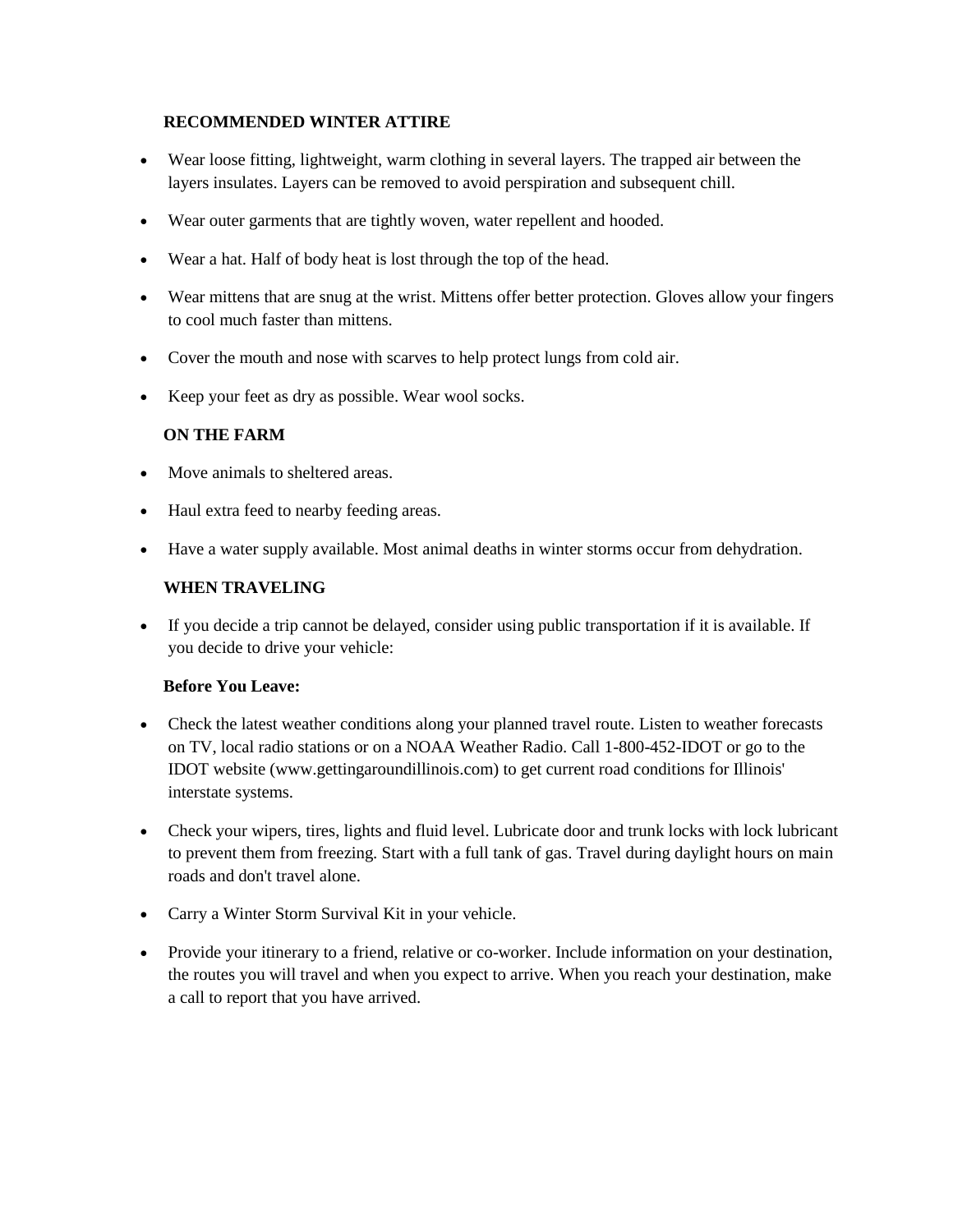#### **On the Road**

- Buckle your seat belts!
- Be prepared to turn back and seek shelter if conditions become threatening.
- Keep your windows clear of snow and ice. Do not start driving until your windshield is defrosted.
- Drive slower and increase your following distance. Your speed should be adjusted for the conditions and match the flow of traffic. Roadway conditions may vary depending on the sun, shade or roadway surface. Watch for slick spots especially under bridges, on overpasses and in shaded areas.
- If the pavement is snow or ice covered, start slowly and brake gently. Begin braking early when you come to an intersection. If you start to slide, ease off the gas pedal or brakes. Steer into the direction of the skid until you feel you have regained traction, and then straighten your vehicle.
- $\bullet$  \If your vehicle becomes stuck in the snow, contact a towing company, but be prepared to wait in the cold weather for up to several hours. If you can be safely pulled out by another vehicle, make sure you use tow ropes with loops on the ends. Avoid chains or hooks if at all possible, since these can slip off and recoil very quickly, causing injury or death.
- When a snowplow is coming toward you, allow plenty of room for the truck to pass. When the center line is being cleared and salted, the plow tip may be on or over the line.
- When you approach a snowplow from behind, pass with care and only when you can see the road ahead of the truck. You should not try to pass in blowing snow; there may be a vehicle in that cloud of snow. Allow more distance than usual between you and the plow.
- Refuel often, keeping your gas tank near full to prevent ice in the tank and fuel lines, which could leave you stranded. These frequent stops should also help relieve tense muscles.

#### **If Stranded**

- Pull as far off the road as possible, set your hazard lights to "flashing," and hang or tie a colored cloth (preferably red) to your antenna, window or door. After the snow stops falling, raise the hood to indicate trouble. If you have a cell phone, call for help.
- Stay in your vehicle where rescuers are most likely to find you. Do not set out on foot unless you can see a building close by where you know you can take shelter. Make sure the exhaust pipe is not blocked by snow, and then run the engine and heater about 10 minutes each hour to keep warm. Turn on the dome light at night when running the engine. When the engine is running, open a window slightly for ventilation. Periodically clear away snow from the exhaust pipe. Exercise to keep blood circulating and to maintain body heat by vigorously moving arms, legs, fingers and toes. In extreme cold, or if you don't have a Winter Storm Survival Kit, use road maps, seat covers and floor mats for insulation. Take turns sleeping. One person should be awake at all times to watch for rescue crews.